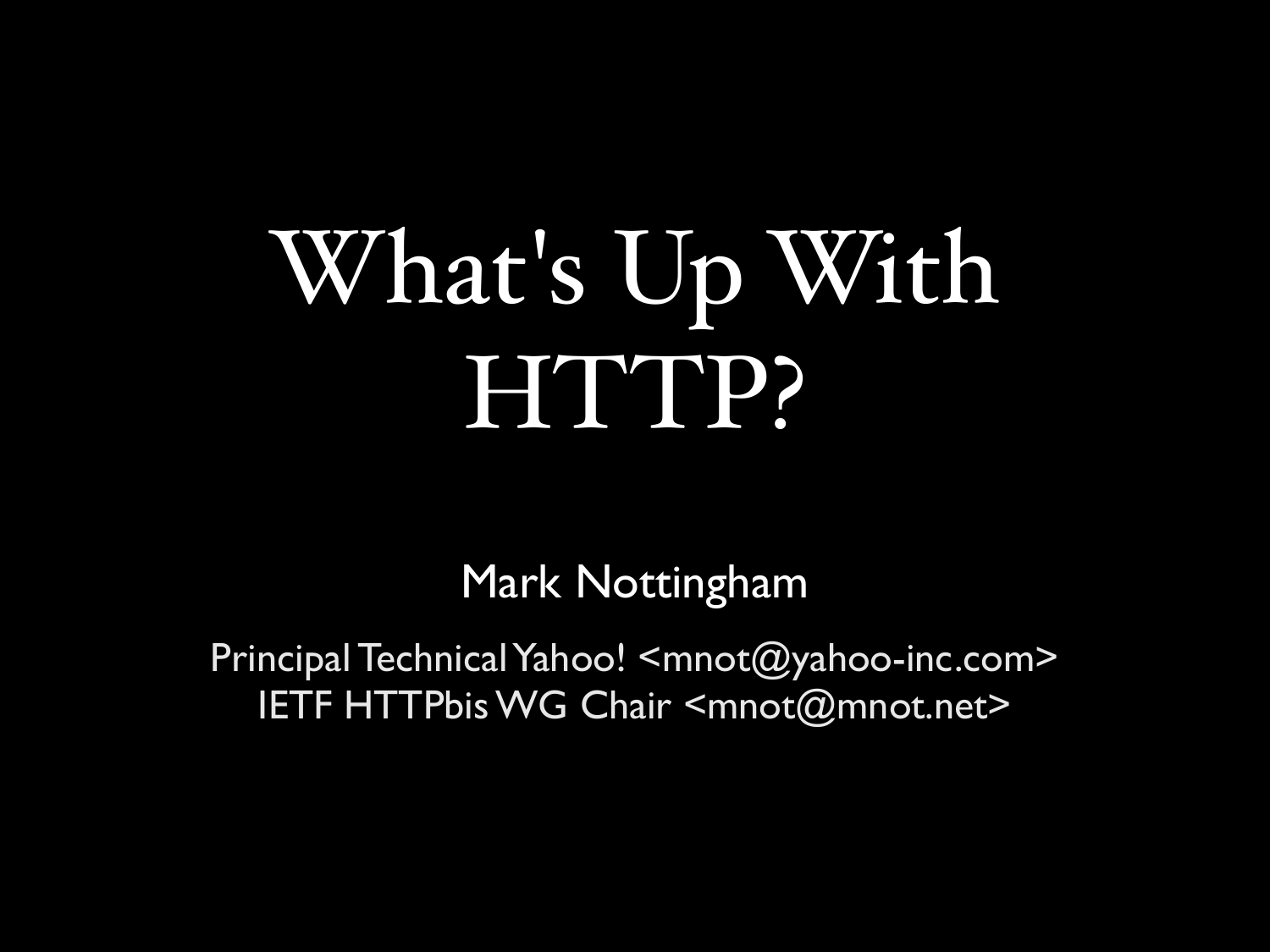# Agenda

- HTTP in Theory: The Standards
- HTTP in Practice: The Implementations
- New Stuff: Fixing the Suck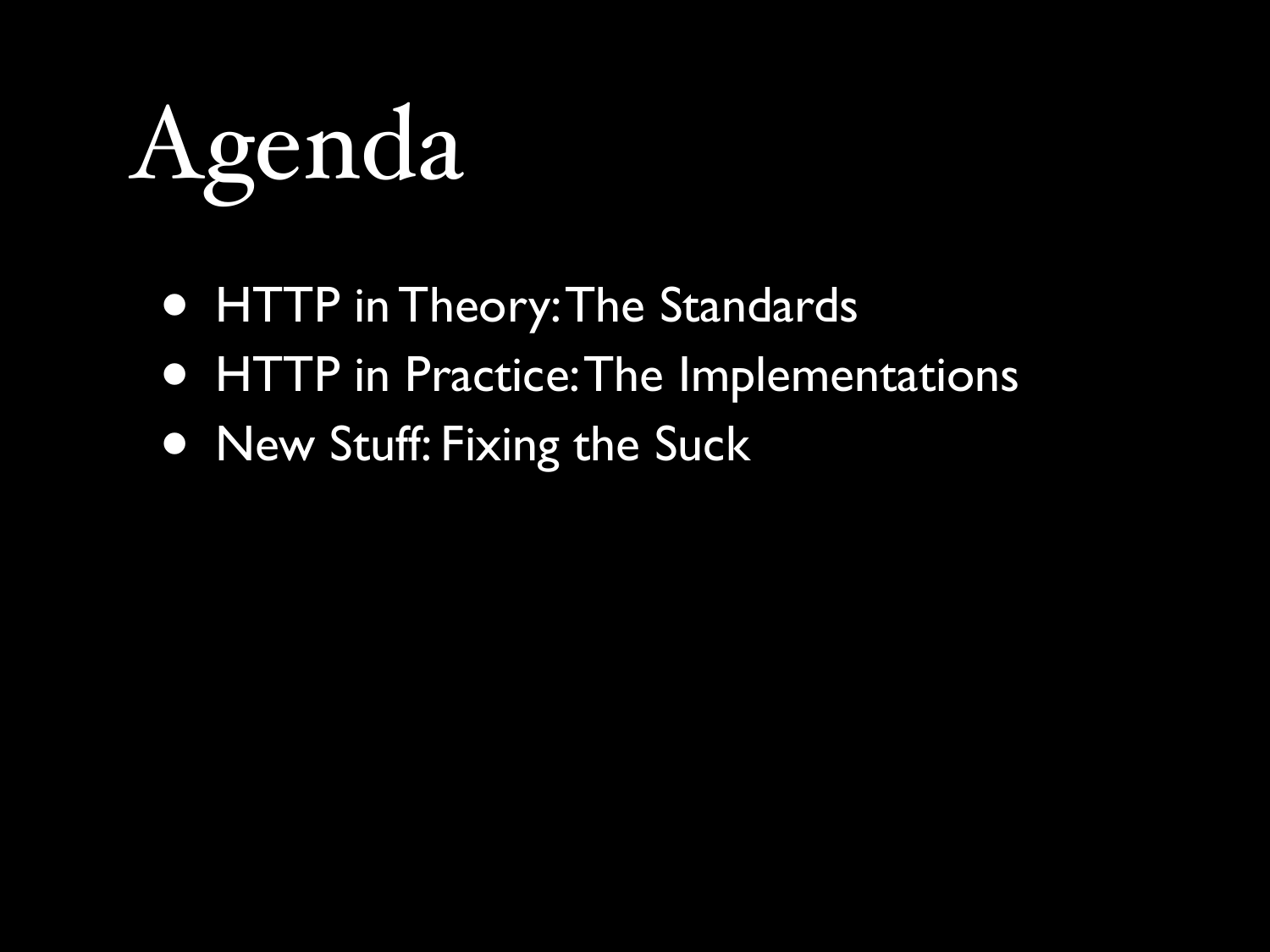# (poorly hidden) Agenda

- Inform what HTTP (the protocol) can do
- Inform what HTTP implementations can't (yet) do
- Encourage implementers to close the gap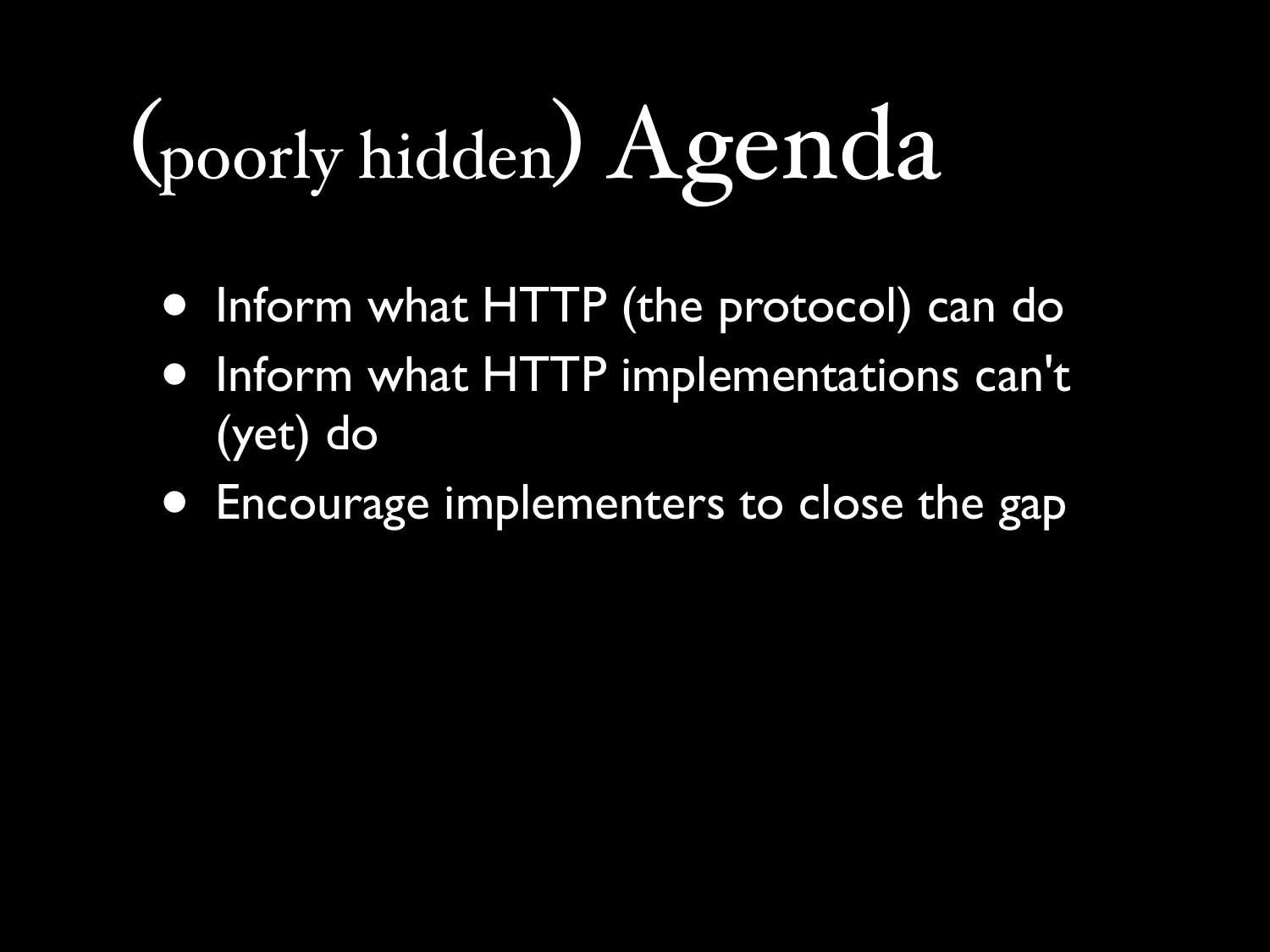## HTTP in Theory: The Standards

(and some history)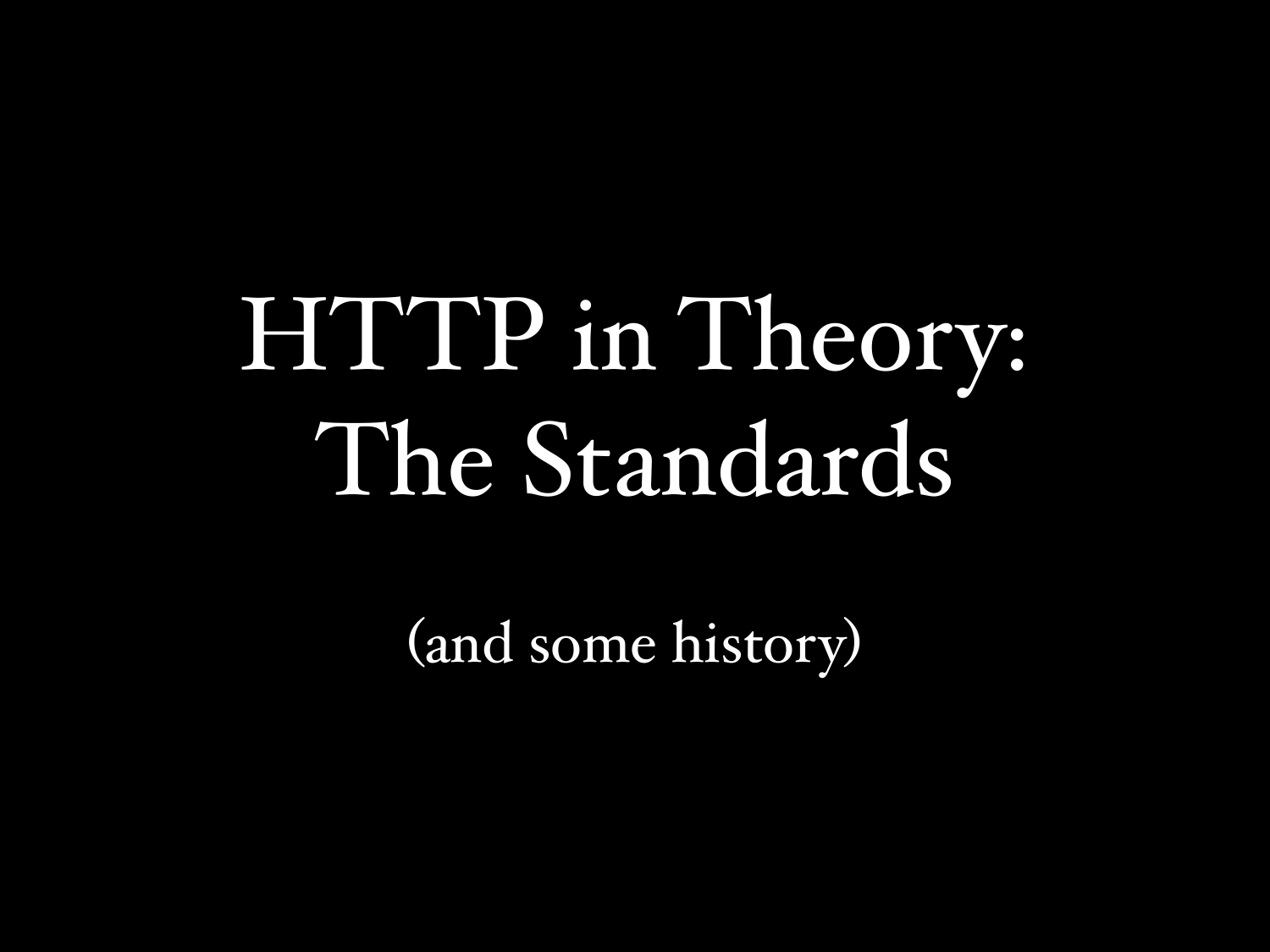## HTTP circa 1996

- HTTP/0.9 fading quickly
- HTTP/1.0 taking off
- HTTP/1.1 to contain the damage
	- virtual hosting
	- persistent connections
	- caching
- HTTP-NG discussions already underway
	- binary (i.e. length-delimited headers)
	- generic
	- ...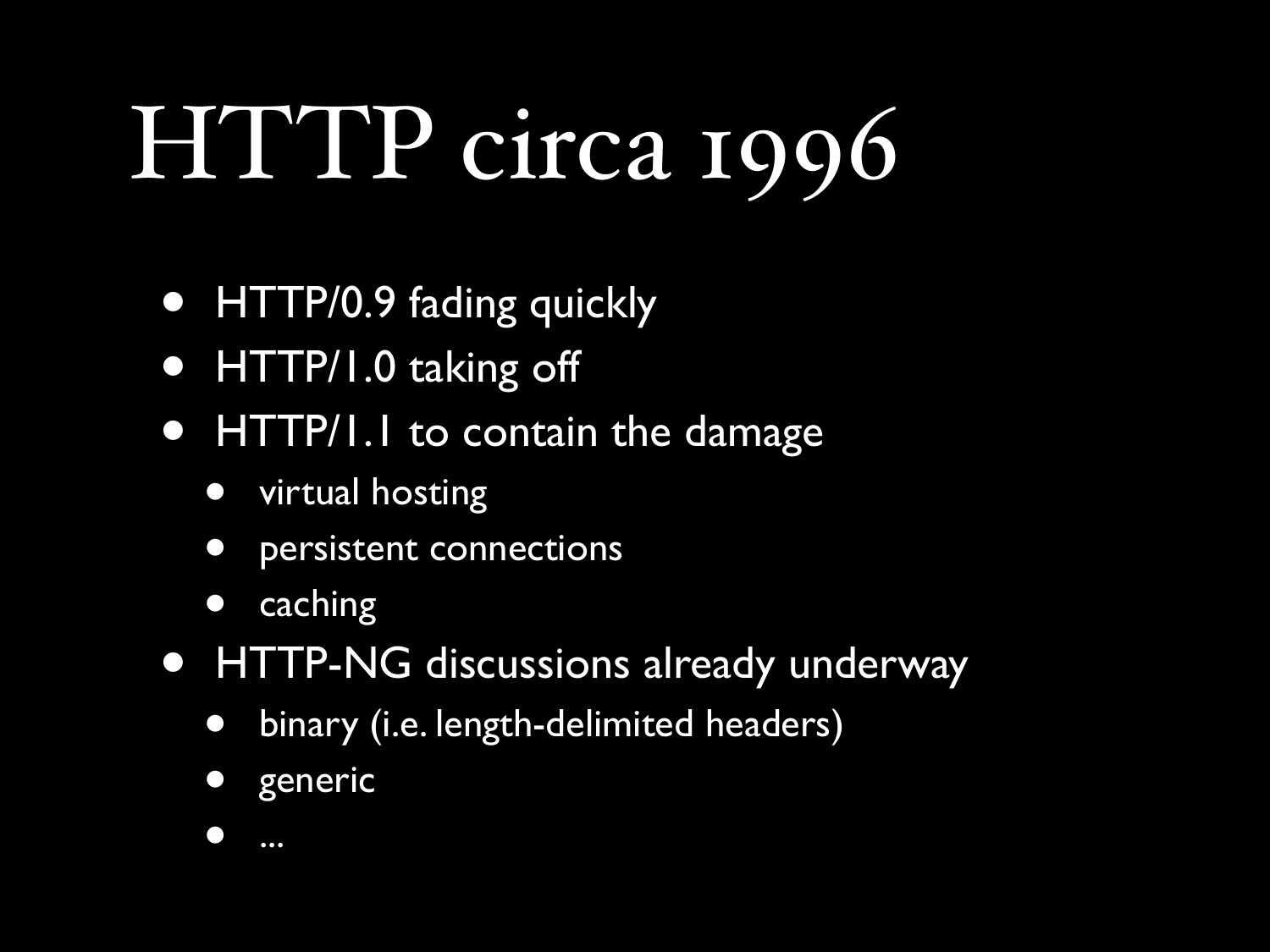## HTTP circa 1996

- Typical use
	- Browser client, static or CGI content
	- GET, POST
- WebDAV: Glimmer in Whitehead's eye
- Services: huh?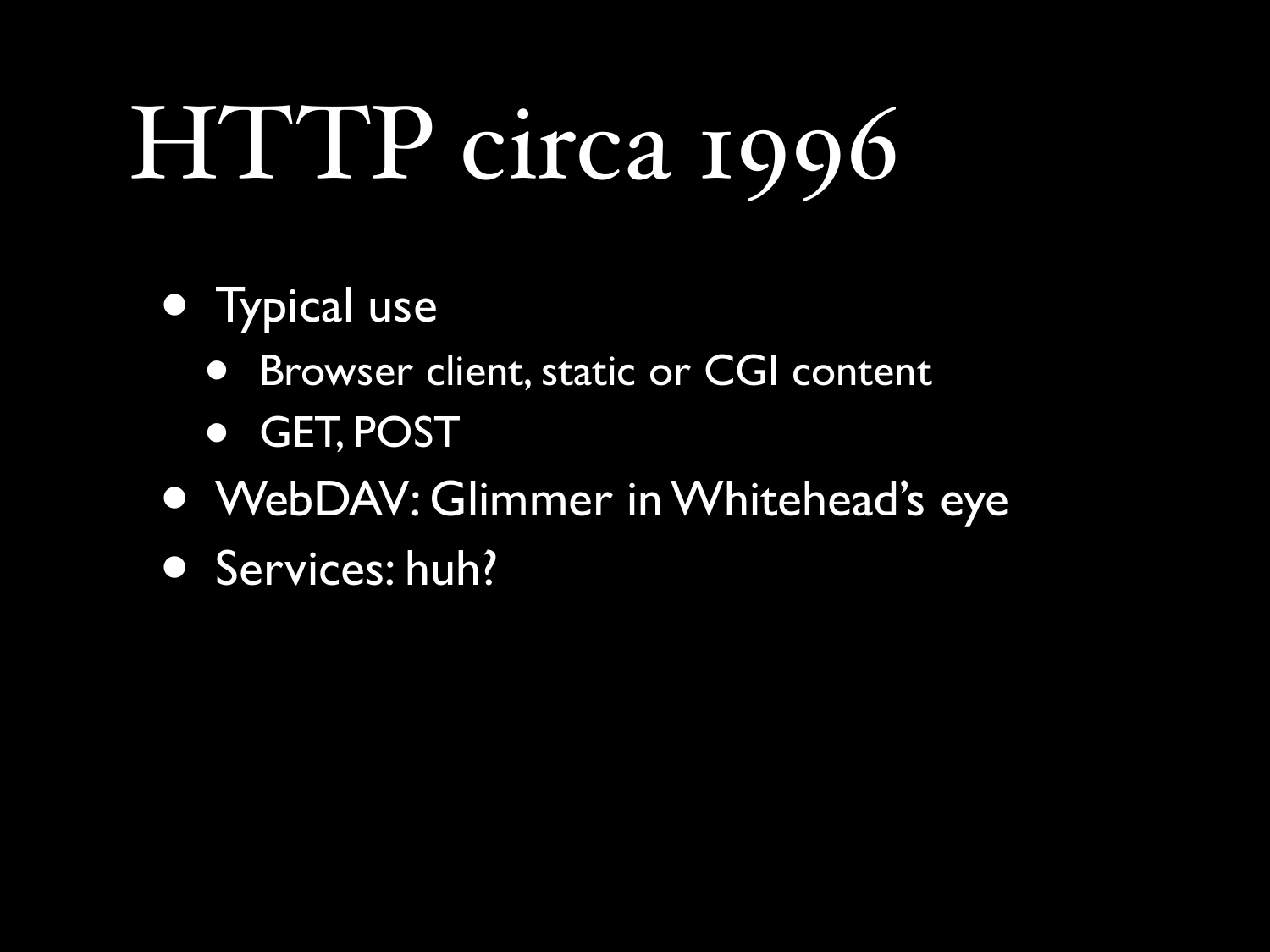## 2002: BCP56

- "On the use of HTTP as a Substrate"
- Brought about by new (ab)use; e.g., IPP
- Reasonable advice for the IETF community, but failed to foresee "services" and "Web 2.0"
- Codified distaste with non-browser uses
	- A new port for every app
	- Probably a new URI scheme too
- Currently being considered for deprecation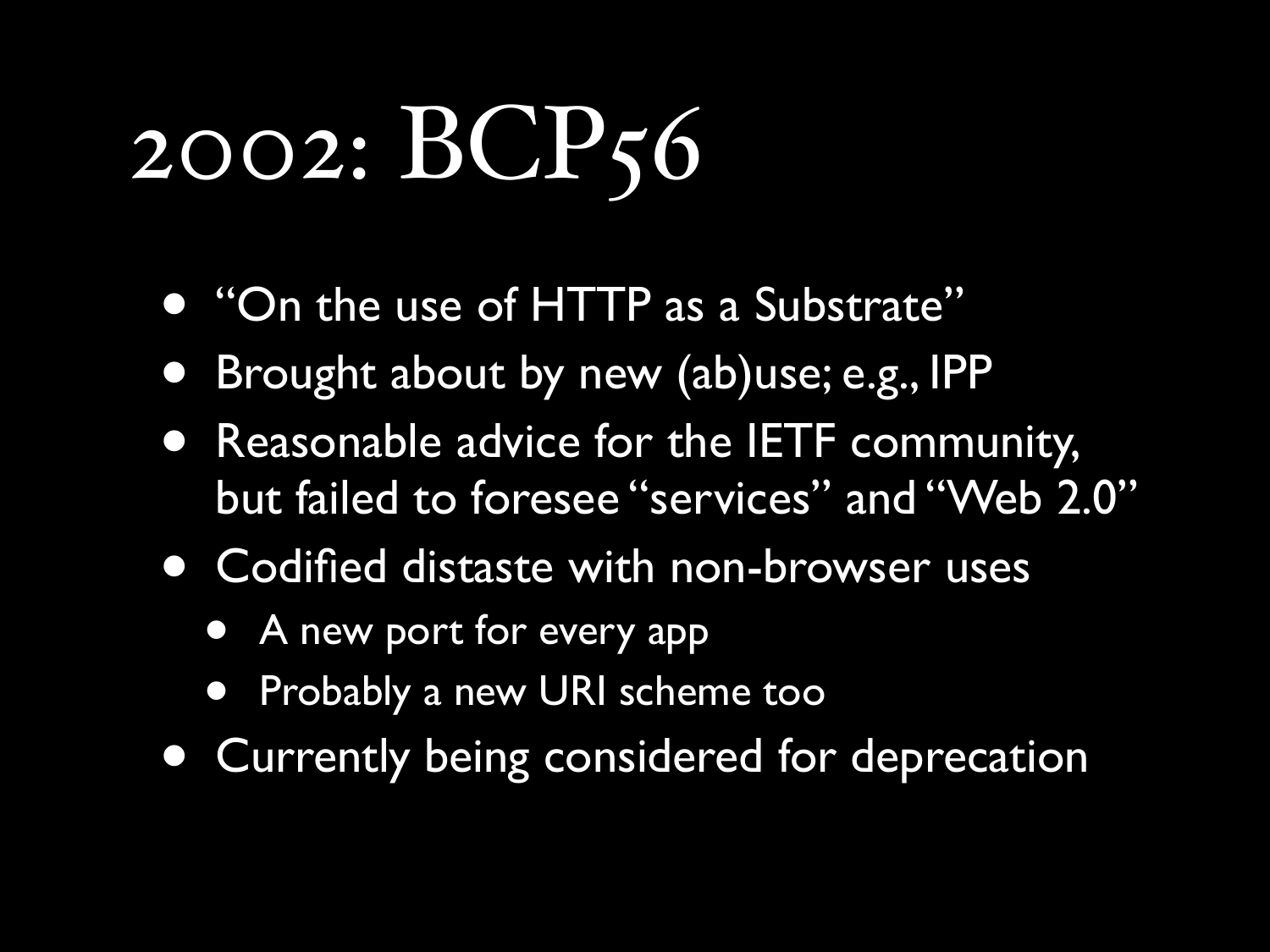## HTTP in 2009

- HTTP/2.0 didn't happen
- WS-\* debacle unfortunately did
	- PEP turned into SOAP
- "RESTful" APIs
- **Pressure to extend** 
	- Bidirectional communication (AJAX, BOSH...)
	- New Web protocols (OAuth, CORS...)
- Explosion of implementations
	- new servers, clients
	- new frameworks, APIs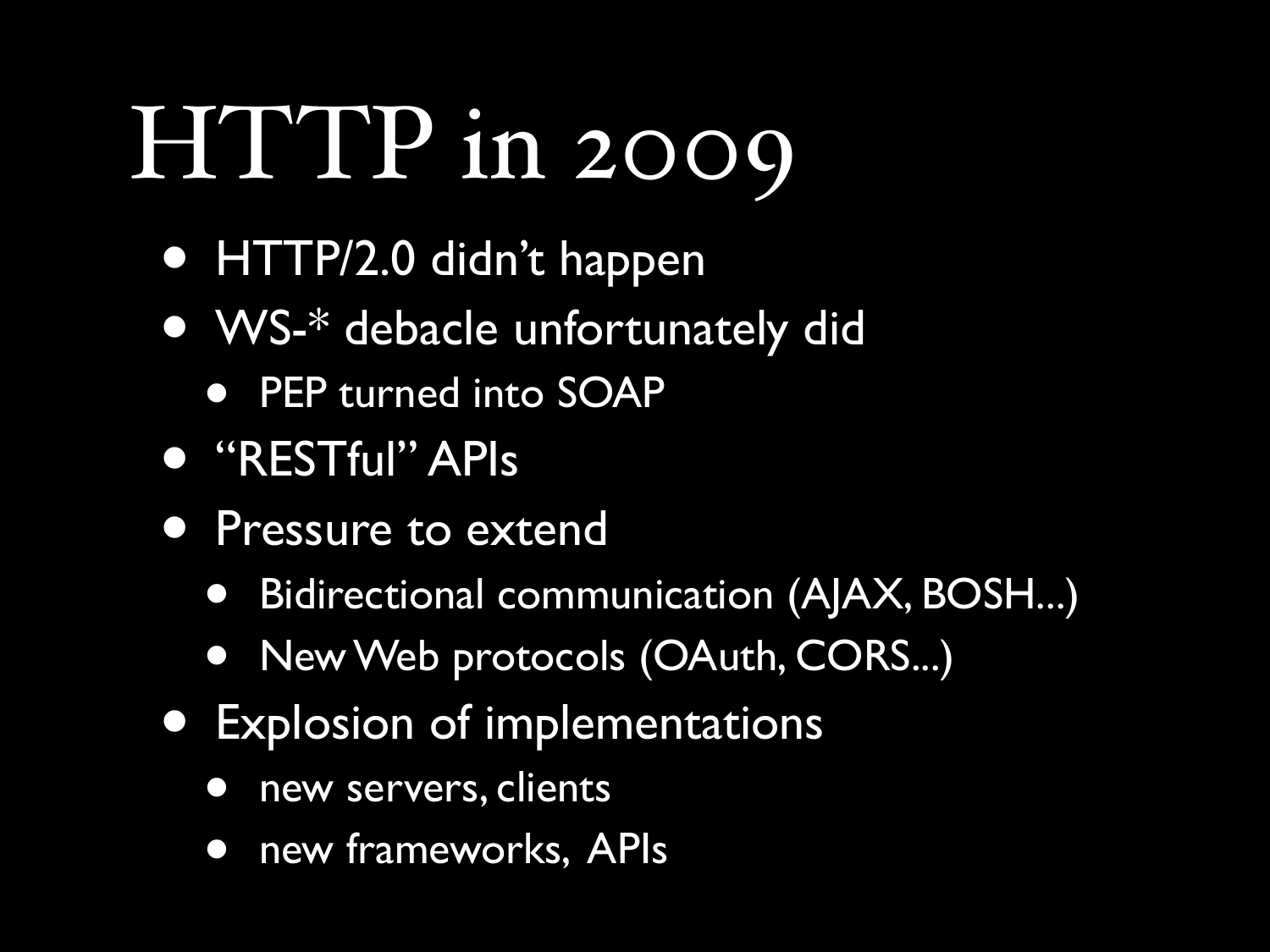#### • Interop is OK for "traditional" usage, but...

- More implementations = more variance
- Use cases are getting more exotic
- Extensions are proliferating
- Underlying design is poorly documented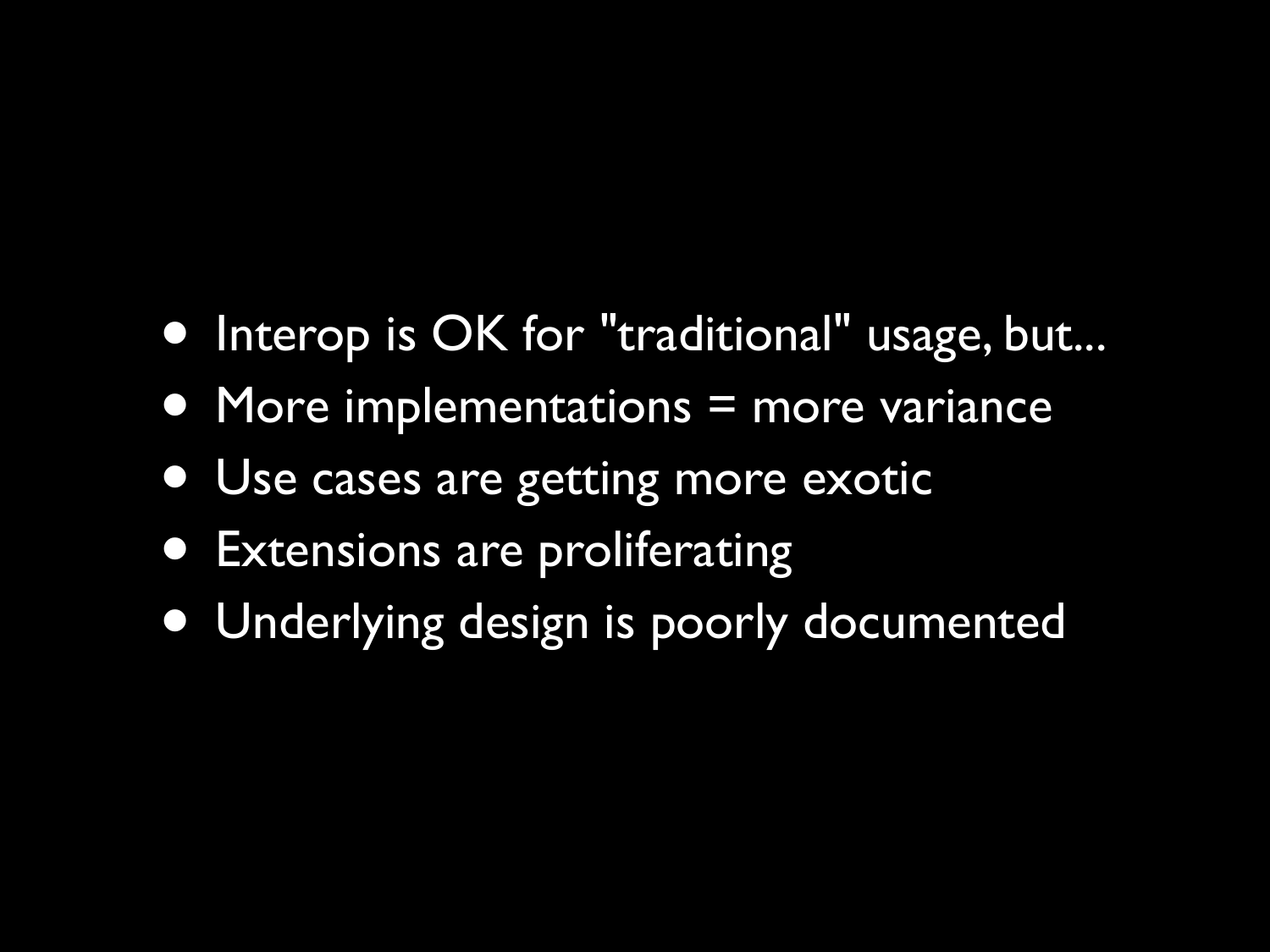# HTTPbis: Why

- **IETF Working Group to** 
	- incorporate errata
	- clarify ambiguities
	- document extensibility
	- improve interoperability
- I.e., writing the recipe down more clearly
	- Specifications need to outlive their creators
	- Align theory with reality
	- NOT to extend HTTP (but wait...)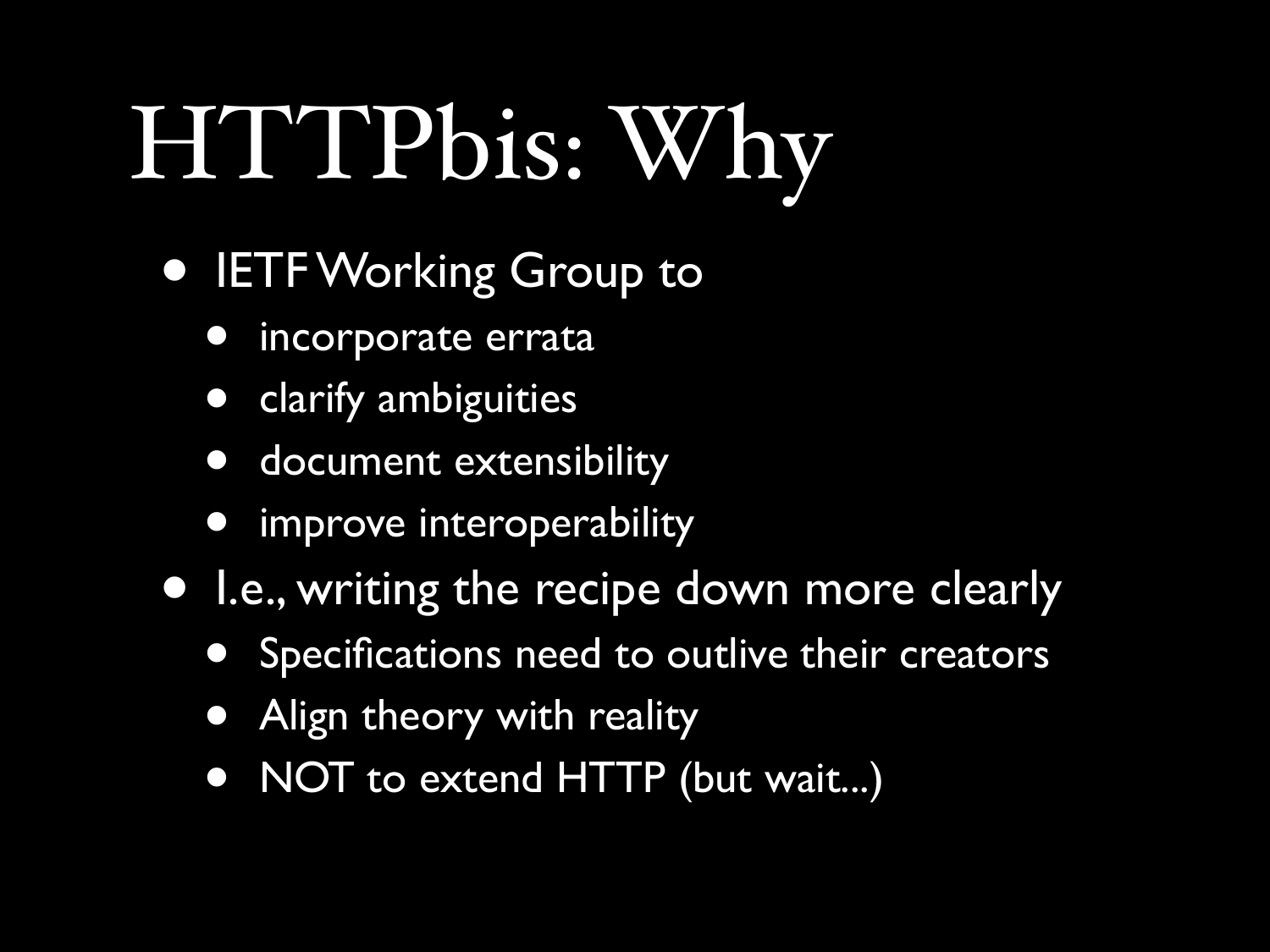### HTTPbis: Who

- "Core" Implementers
	- Apache (editing), Microsoft, Mozilla, Apple, Opera, Curl, Squid, WinGate, Serf
- Extension Authors
	- MetaLink, OAuth, WebDAV, PATCH
- Large Web Operators
	- PayPal, Google, Yahoo!
- Security Experts
	- Adam Barth, Amit Klein
- The "Old Guard"
	- W3C, HTTP authors, URI authors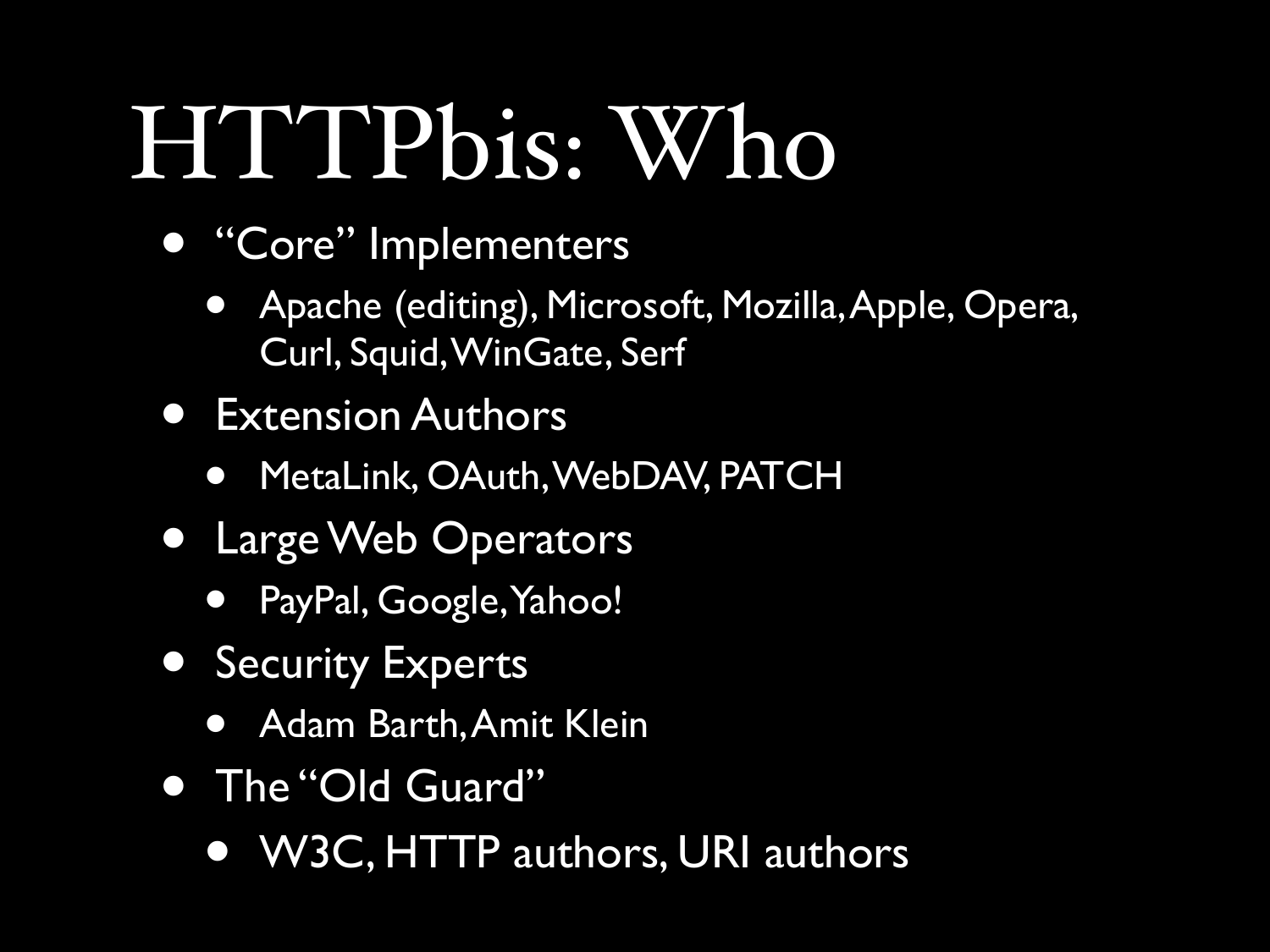### HTTPbis: What

- Problem: RFC2616 is 176 pages of text/plain
- Solution: split it up
	- p1: messaging
	- p2: semantics
	- p3: payload
	- p4: conditional requests
	- p5: ranges
	- p6: caching
	- p7: authentication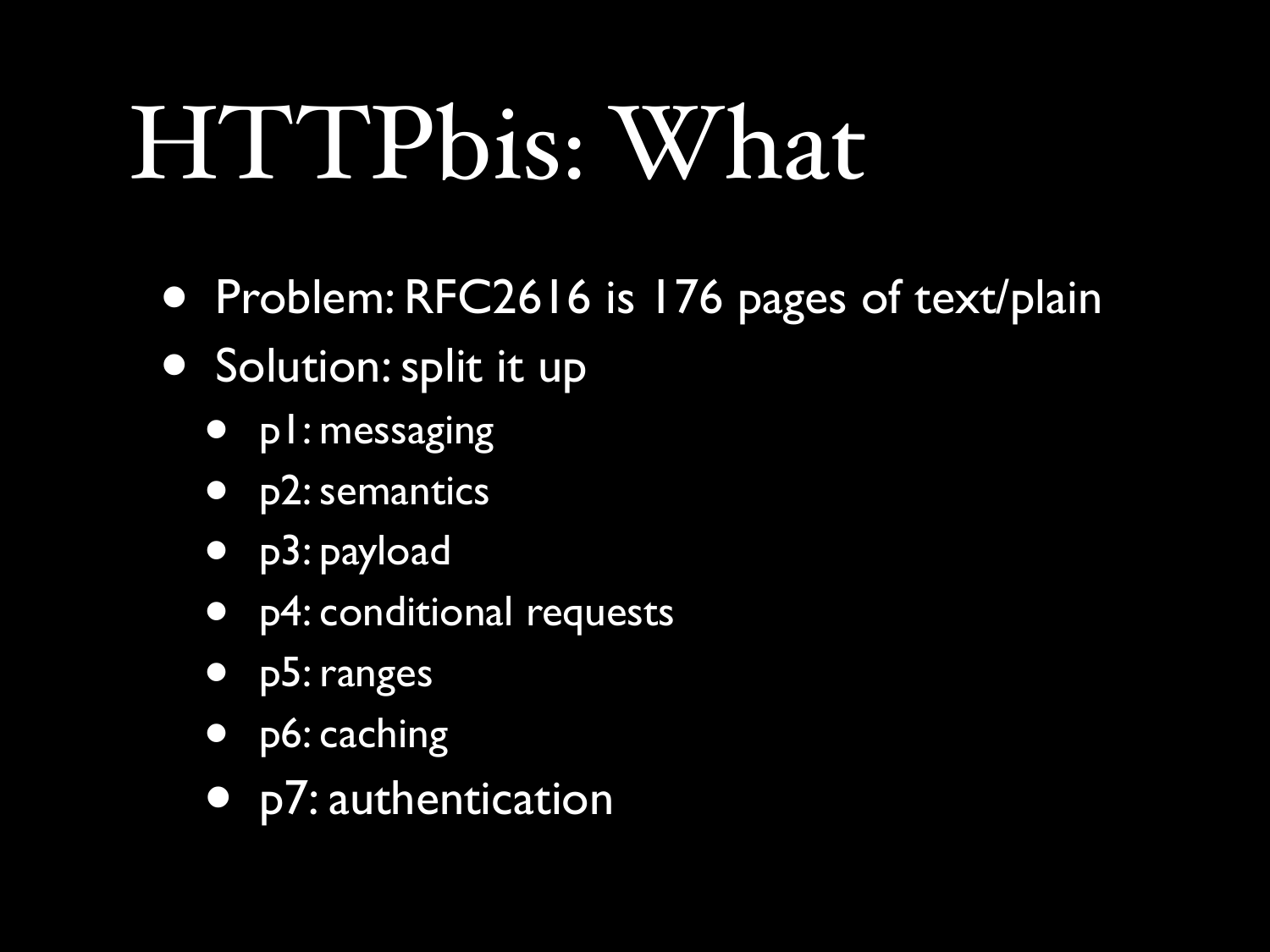# HTTPbis: fixing...

- Currently ~200 issues, like
	- **editorial**: ABNF conversion (no implied LWS)
	- **procedural**: Registries for status, methods
	- **security**: WS between header name and colon
	- **i18n**: Header charset and folding
	- **html5**: Is Content Sniffing allowed?
	- **protocol**: Really, only two connections?
	- **semantic**: What is a PUT response w/ETag?
	- **caching**: Is the method part of the cache key?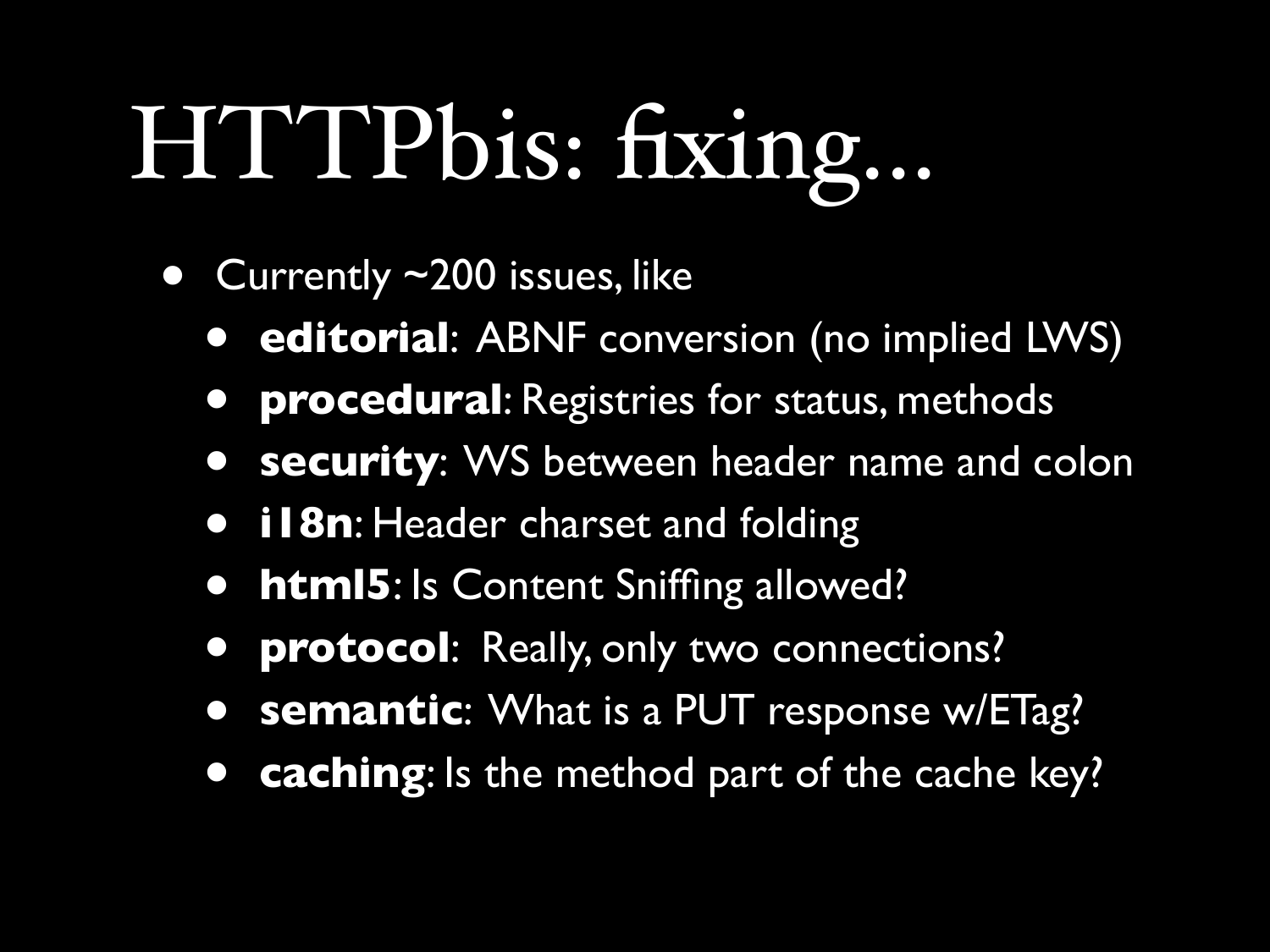### HTTPbis: Status

- Editors: Roy Fielding, Julian Reschke, Yves Lafon, Mark Nottingham
- Currently on draft -08
- Major rewrites in progress
	- p1 messaging
	- p5 caching
- "six months"
- Also informal place for discussion of new extensions, liaison with HTML5 work, etc.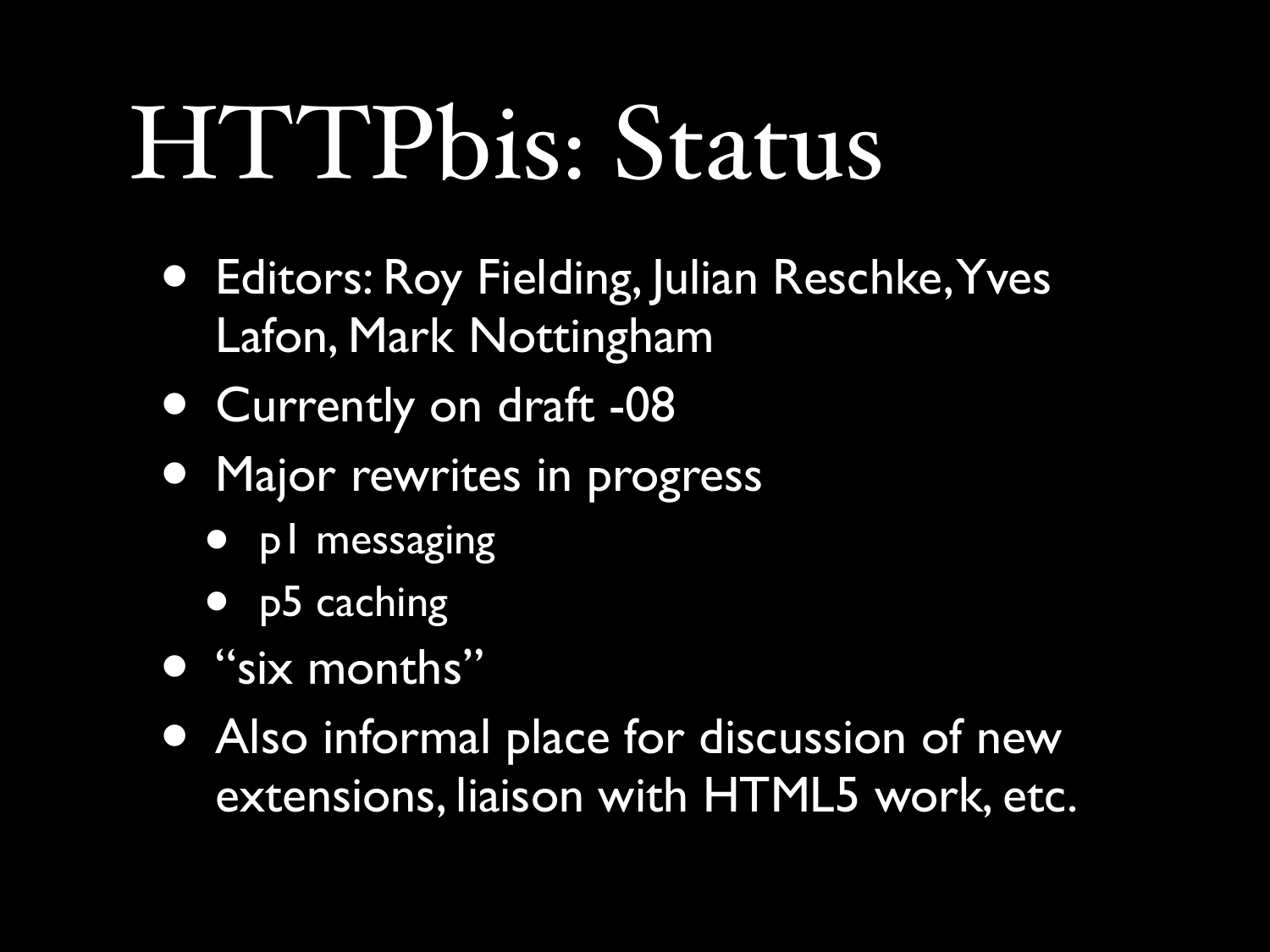HTTP in Practice: The Implementations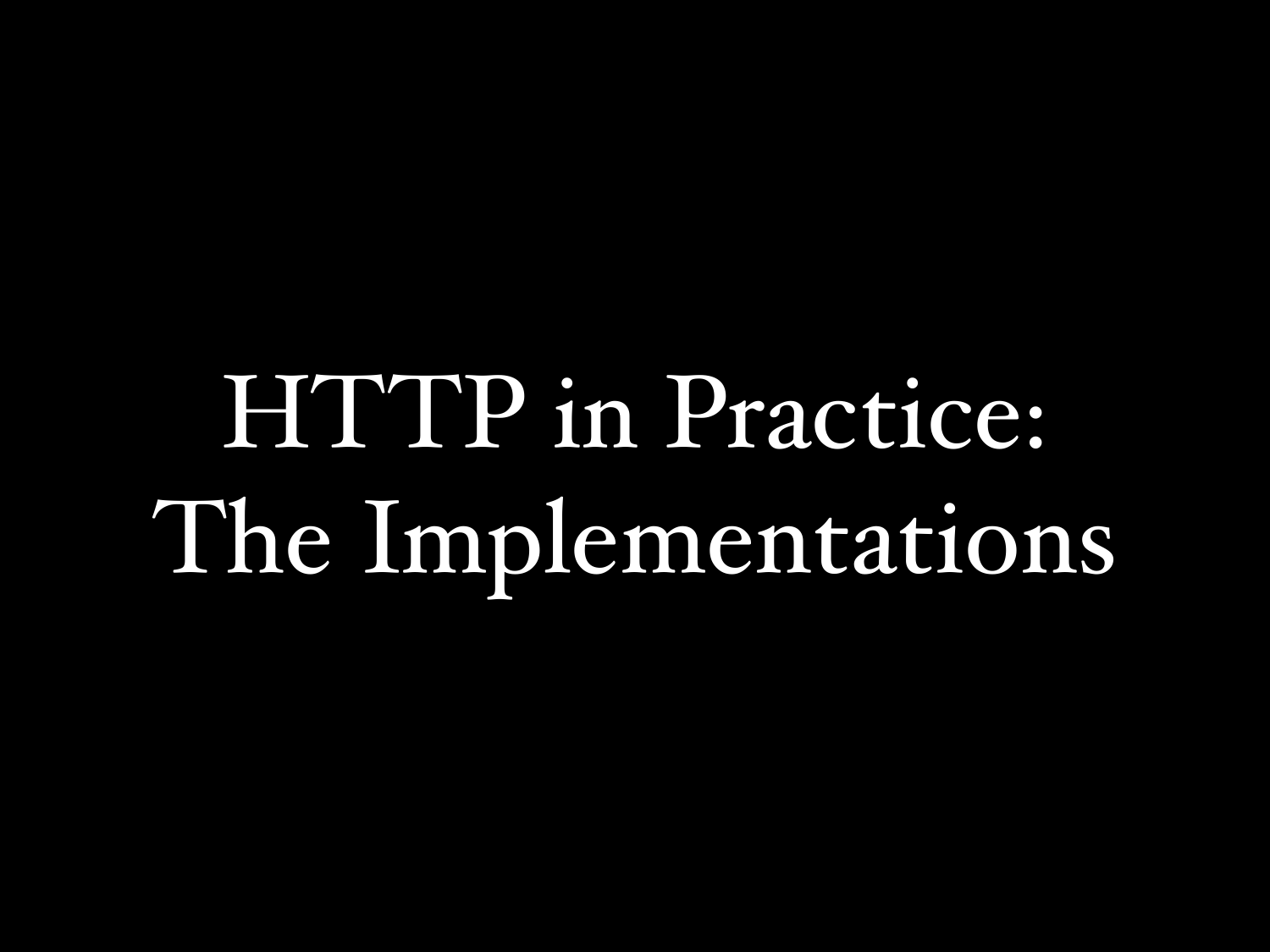# Implementations

#### • **Clients**

- IE, Mozilla, Opera, Safari, wget, curl, serf, Perl, Python, Ruby, Java
- Abstractions: XmlHttpRequest, Prototype.js, Flash APIs

#### • **Servers**

- Apache, IIS, Lighttpd, Tornado, your router, phone and fridge
- Abstractions: filesystems, CGI, WSGI, Rack, Servlet

#### • **Intermediaries**

- Squid, Traffic Server, Blue Coat, ISA, HAProxy, L7 load balancers, firewalls
- Not many abstractions (yet)
- 20%-30% of Web traffic goes through a proxy
- **Caches** in clients and intermediaries
	- **•** starting to show up in Python, Ruby...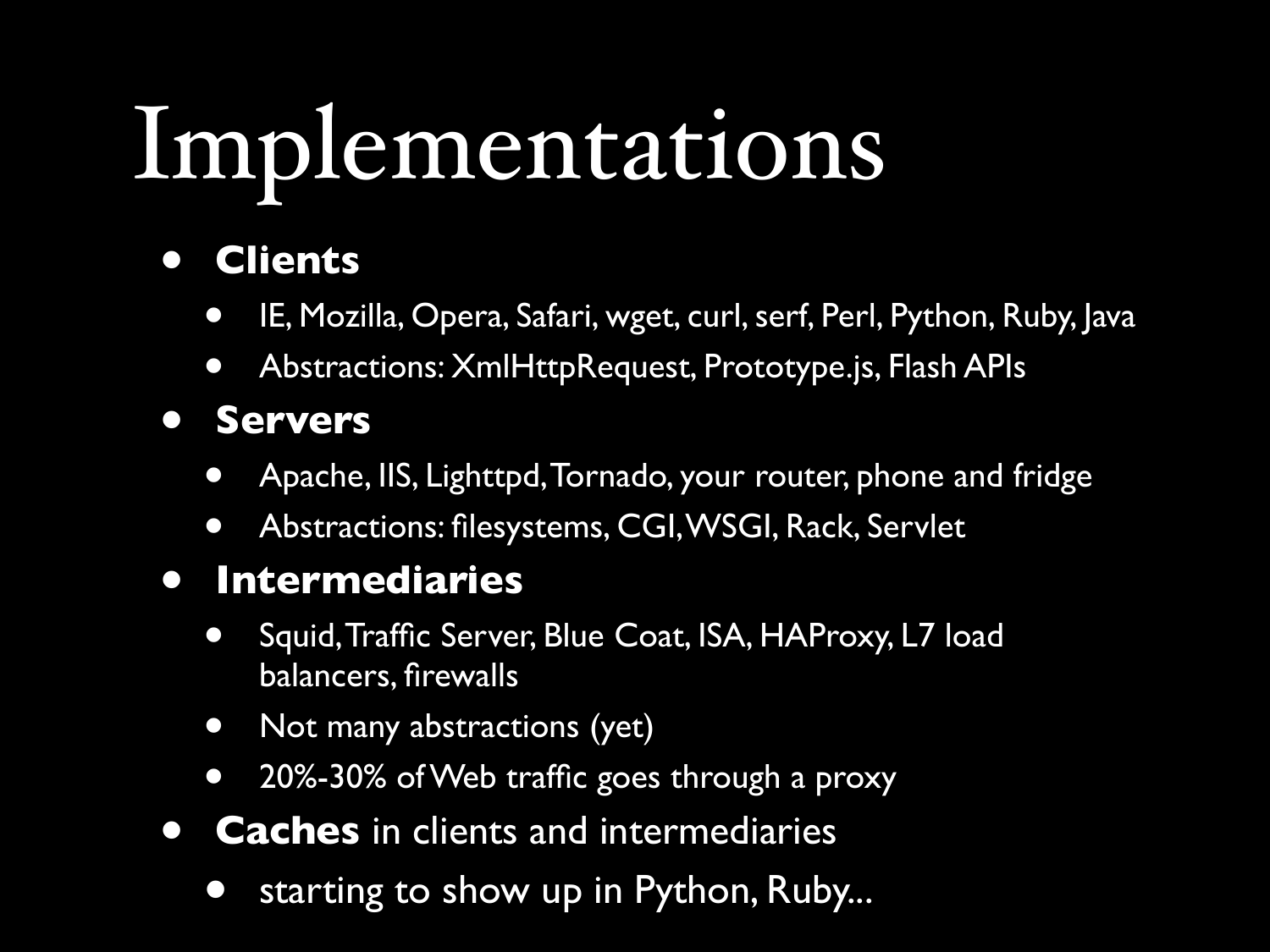#### HTTP Versions

- Most everything these days is HTTP/1.1, except...
	- Squid (full 1.1 coming)
	- wget
	- a few libraries
	- very old browsers, servers, libraries
- That's OK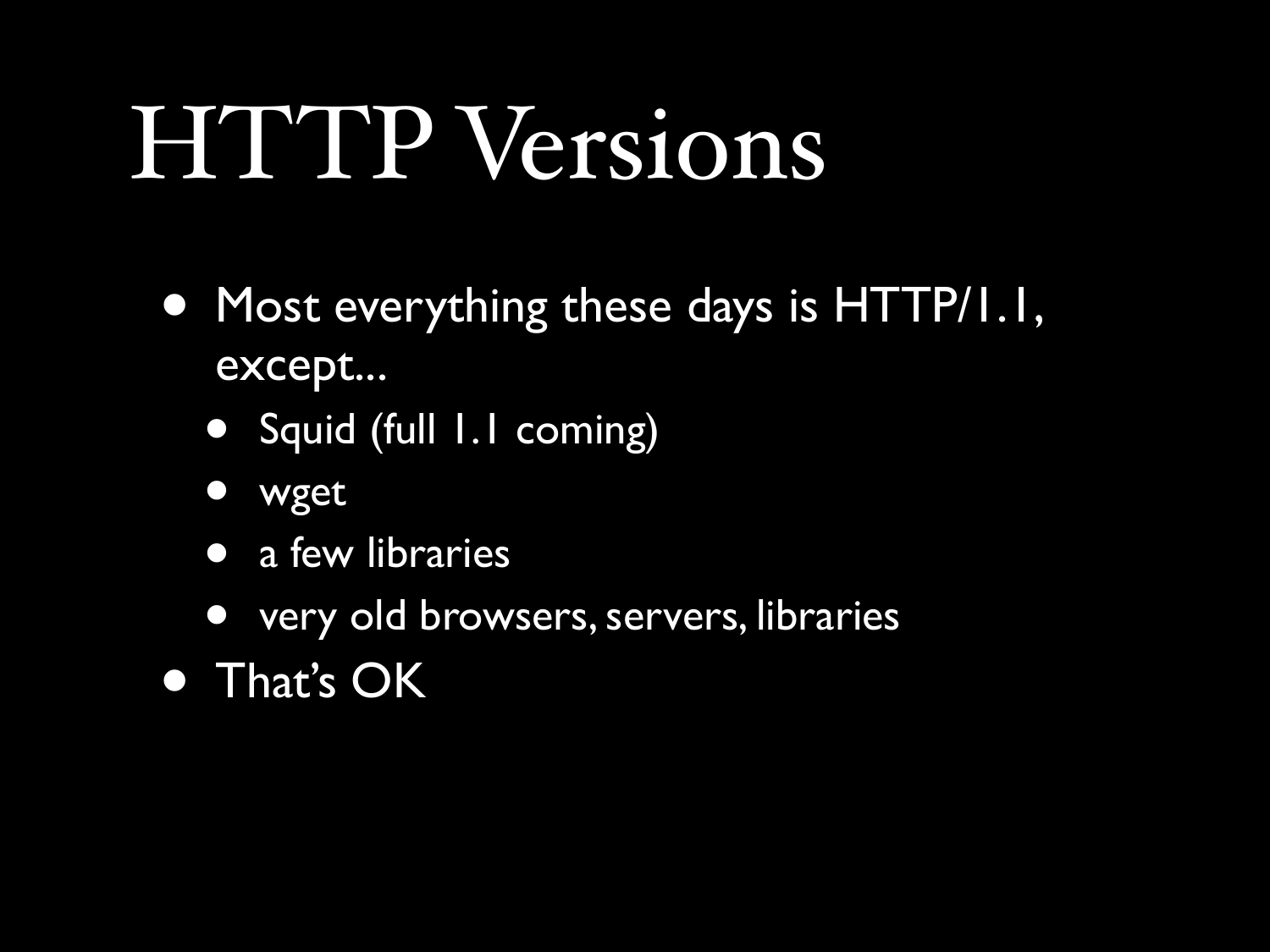## Core Methods

- GET, POST universally supported
- PUT, DELETE
	- <sup>A</sup>*few* clients can't generate (e.g., Safari2 XHR)
	- Intermediaries can be configured to block, but usually aren't (except the paranoid and mobile)
- Biggest limitation is W3C languages
	- XSLT, HTML forms
- Result: X-HTTP-Method header (Google) or query params (e.g., ?real-method=POST)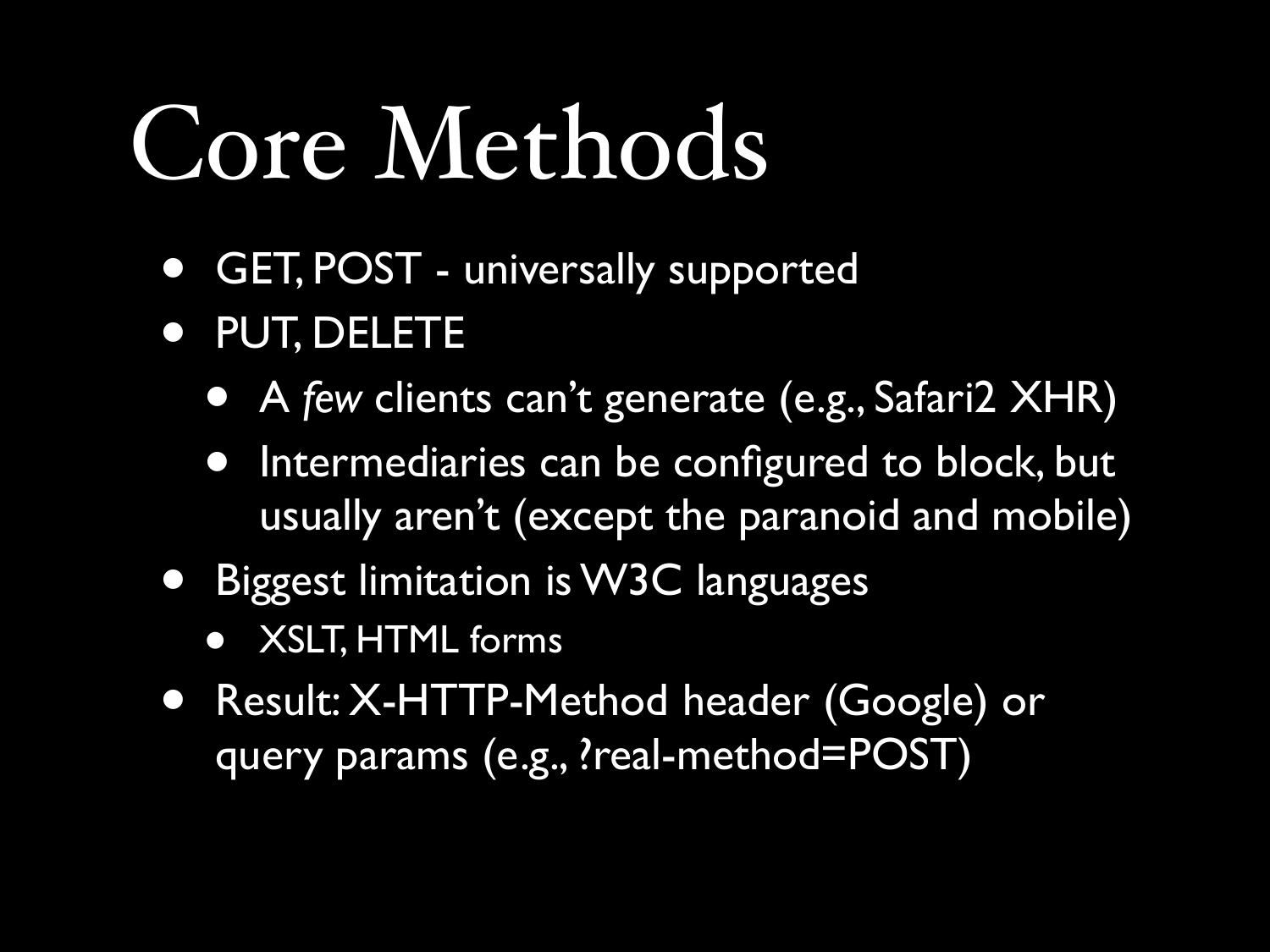## "Advanced" Methods

#### • OPTIONS

- Hard to configure in servers
- Isn't cacheable... oops.
- Result: only used for esoteric protocols (\*DAV)
- Extension methods FOO
	- A number of clients don't allow (e.g., XHR)
	- Intermediaries often block (e.g., Squid, L4 balancers)
	- Result: This probably isn't so horrible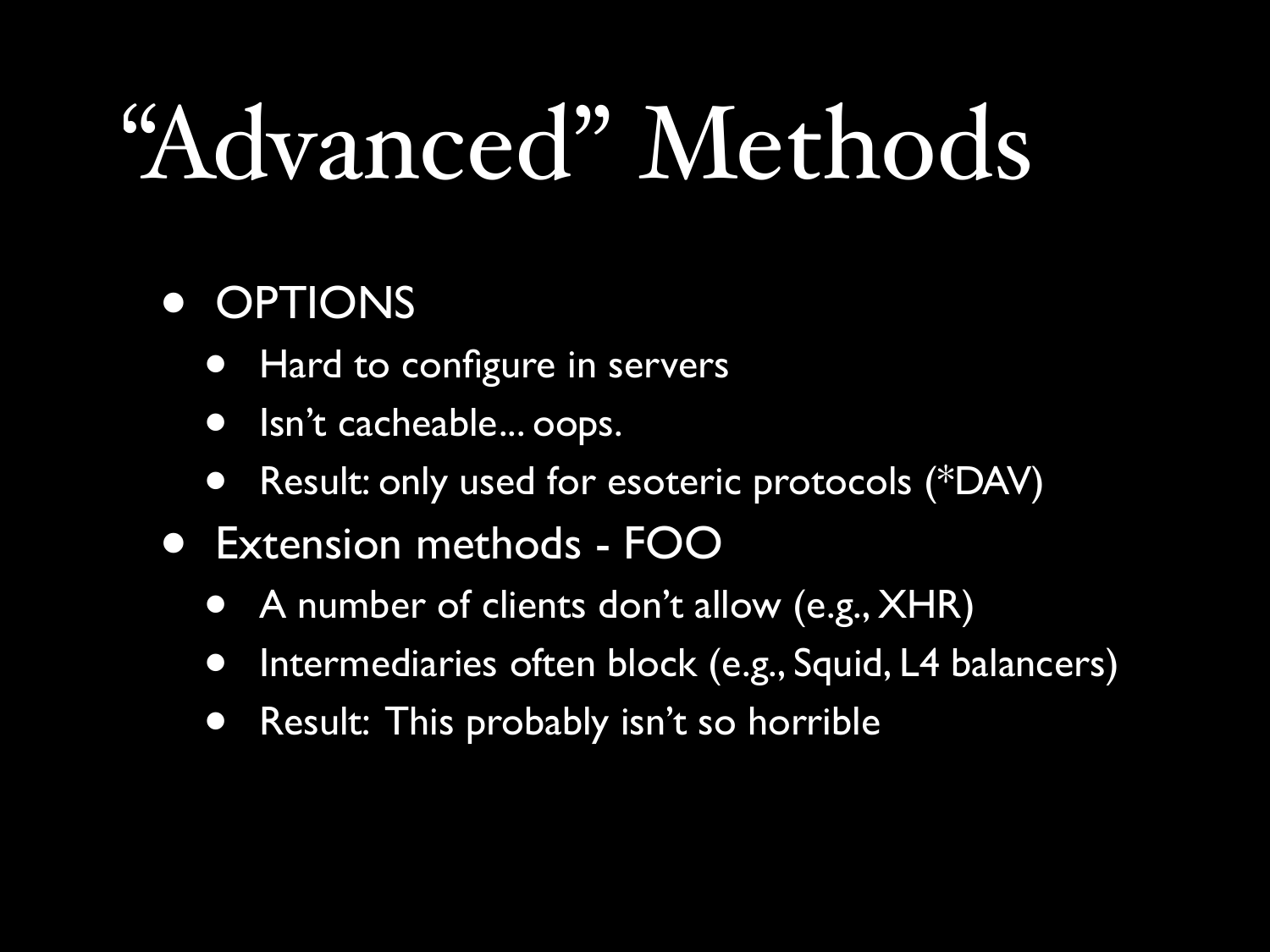### URIs

- Mobile clients limit to as small as 256
- **Browsers** 
	- $\bullet$  IE:  $\sim$ 2k
	- The rest: really really big
- Intermediaries are OK up to about 4k; some go higher
- Servers can be configured (or replaced)
- Result: people putting queries in POSTs
	- application-specific and frameworks
	- frameworks doing this leads to gratuitous tunnelling
	- HTTPbis recommendation: 8k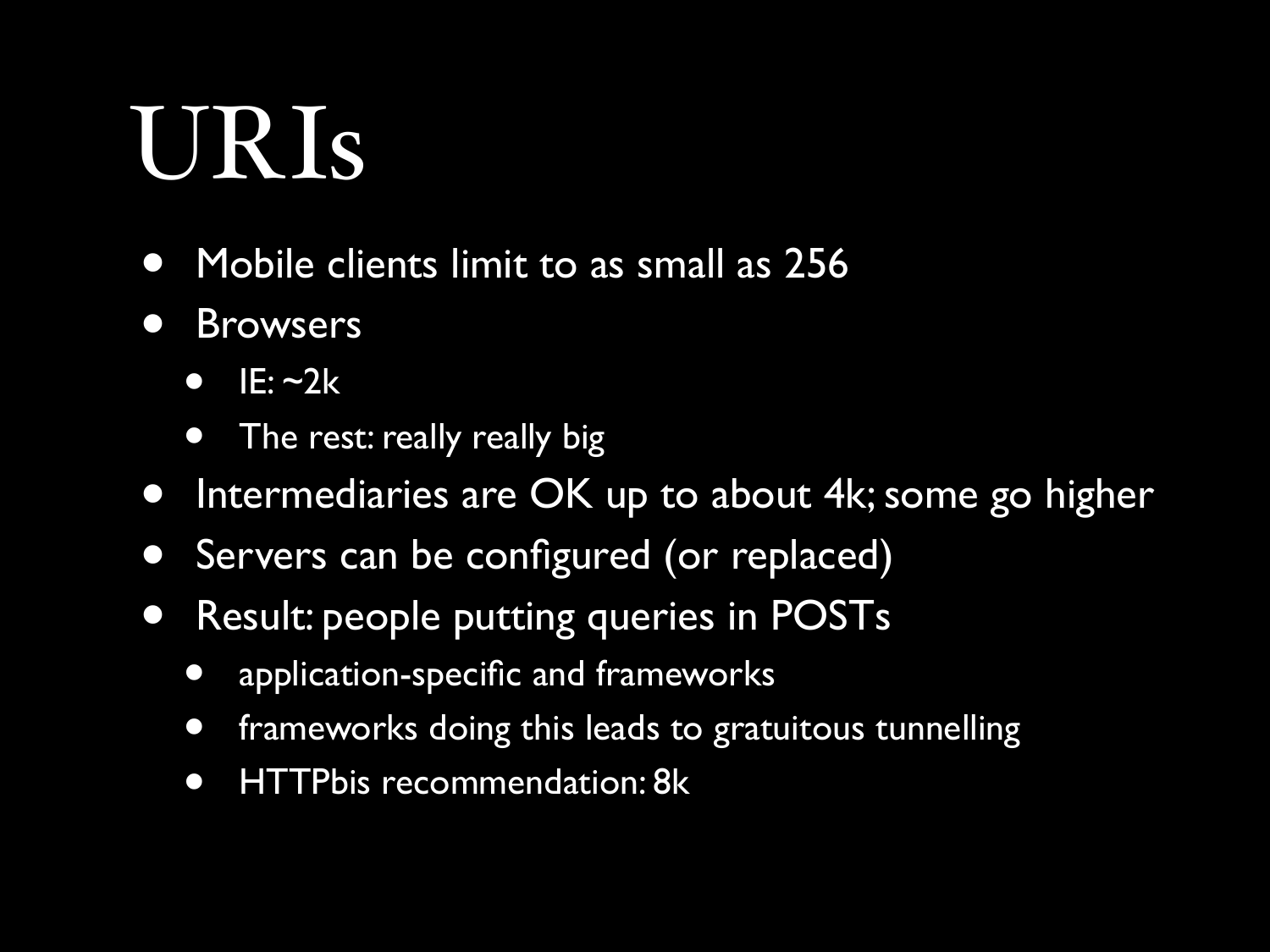#### Headers

- Some length limits (e.g. 20k total in Squid)
- Almost no-one handles line continuations
	- Result: effectively profiled out
	- Disallowed by latest HTTPbis changes
- Connection header control: not great
	- Result: extending protocol difficult
- Trailers aren't well-supported at all
	- Result: debug, status more difficult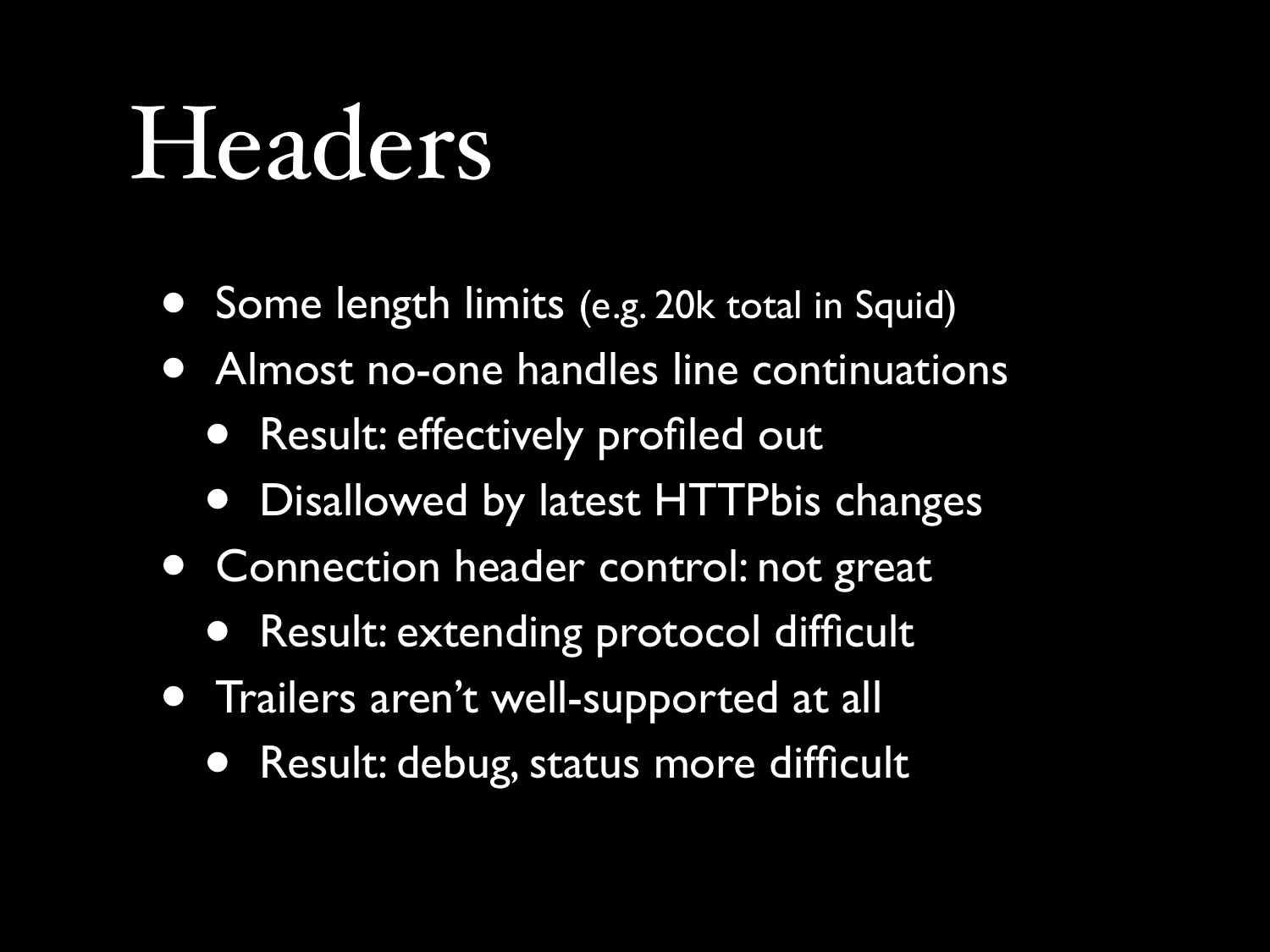### Partial Content

- Content-Range / 206
- Biggest use: PDF
- Some caches don't store partial content
	- e.g., Squid
- Flash URL API can access ranges, but VideoPlayer, etc. don't use it

#### • Result:

```
$vidID = $ GET['width"];$vidPosition = $_GET["vidPosition"];
```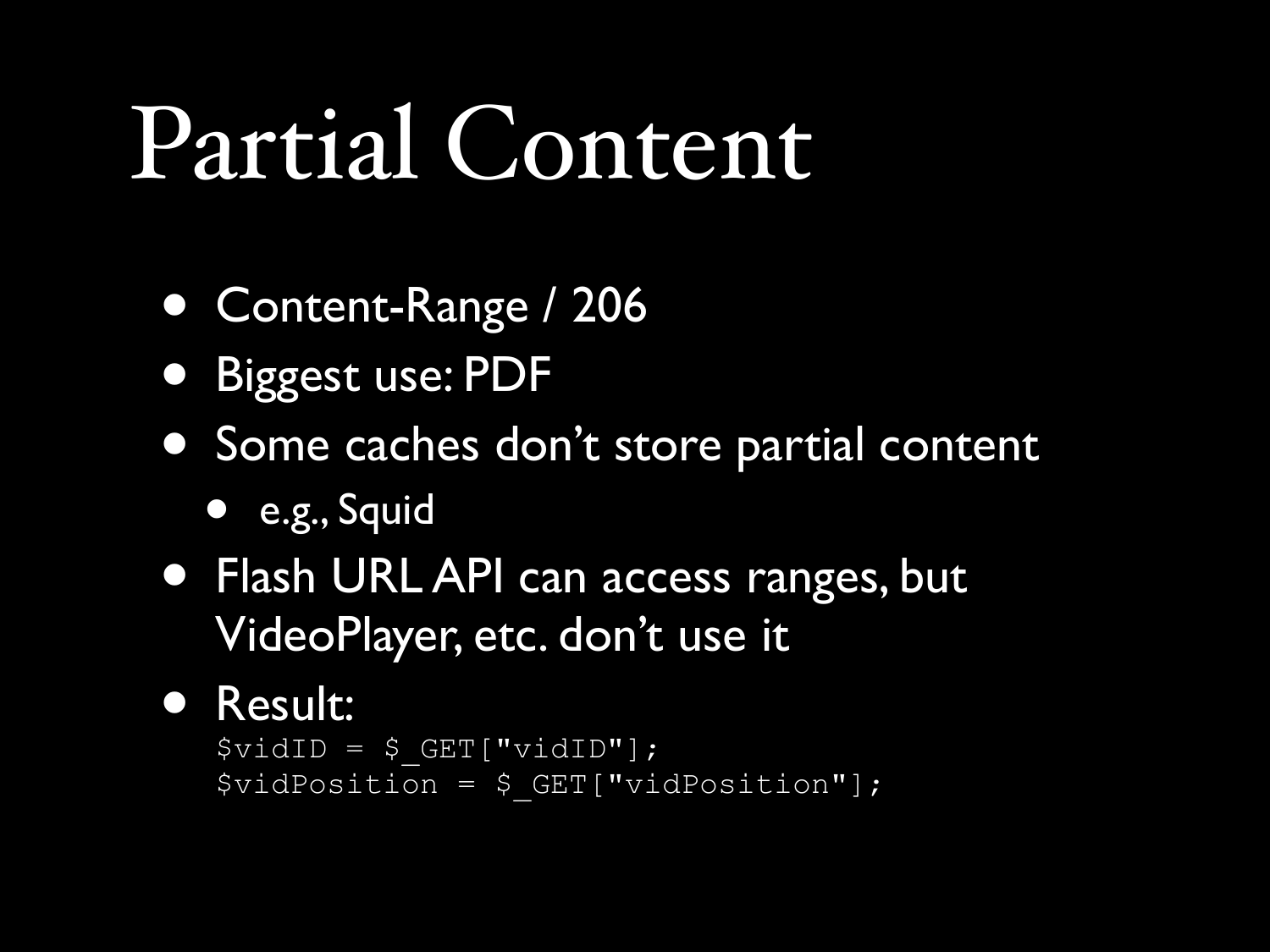### Redirection

- Most\* current browsers will preserve POST when they get a 307 Temporary Redirect
	- ... but not PUT or DELETE
	- ... and not a 301 or 302
	- \* except Safari it doesn't even do 307
- HTTPbis redefining 301, 302 to reflect reality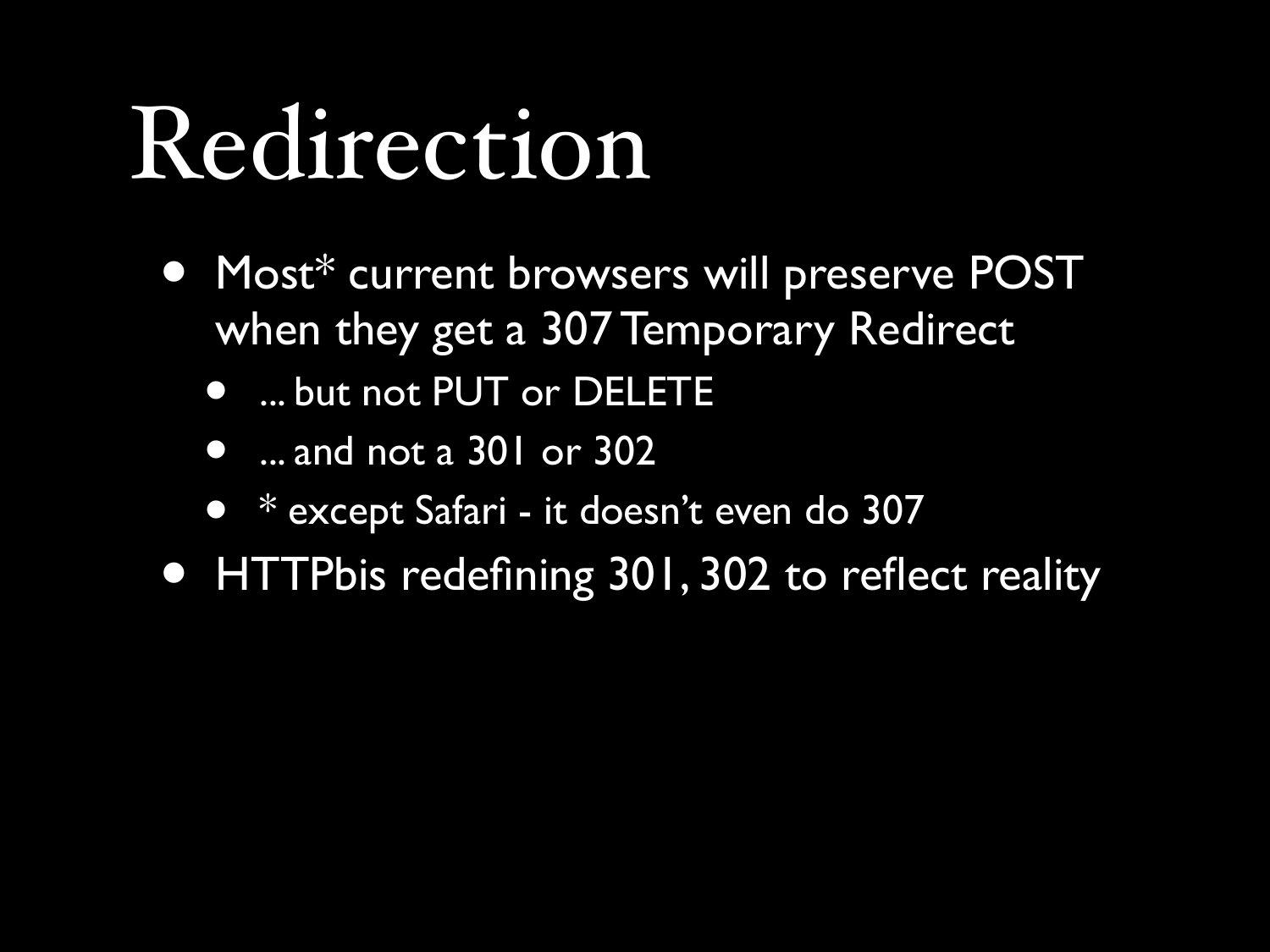## Connection Handling

- **Browsers limited to two concurrent** connections to each server
	- ouch!
	- Result: BATCH, hosting on multiple names, etc.
- Being fixed in HTTPbis
	- no particular limit
	- IE8 already running with this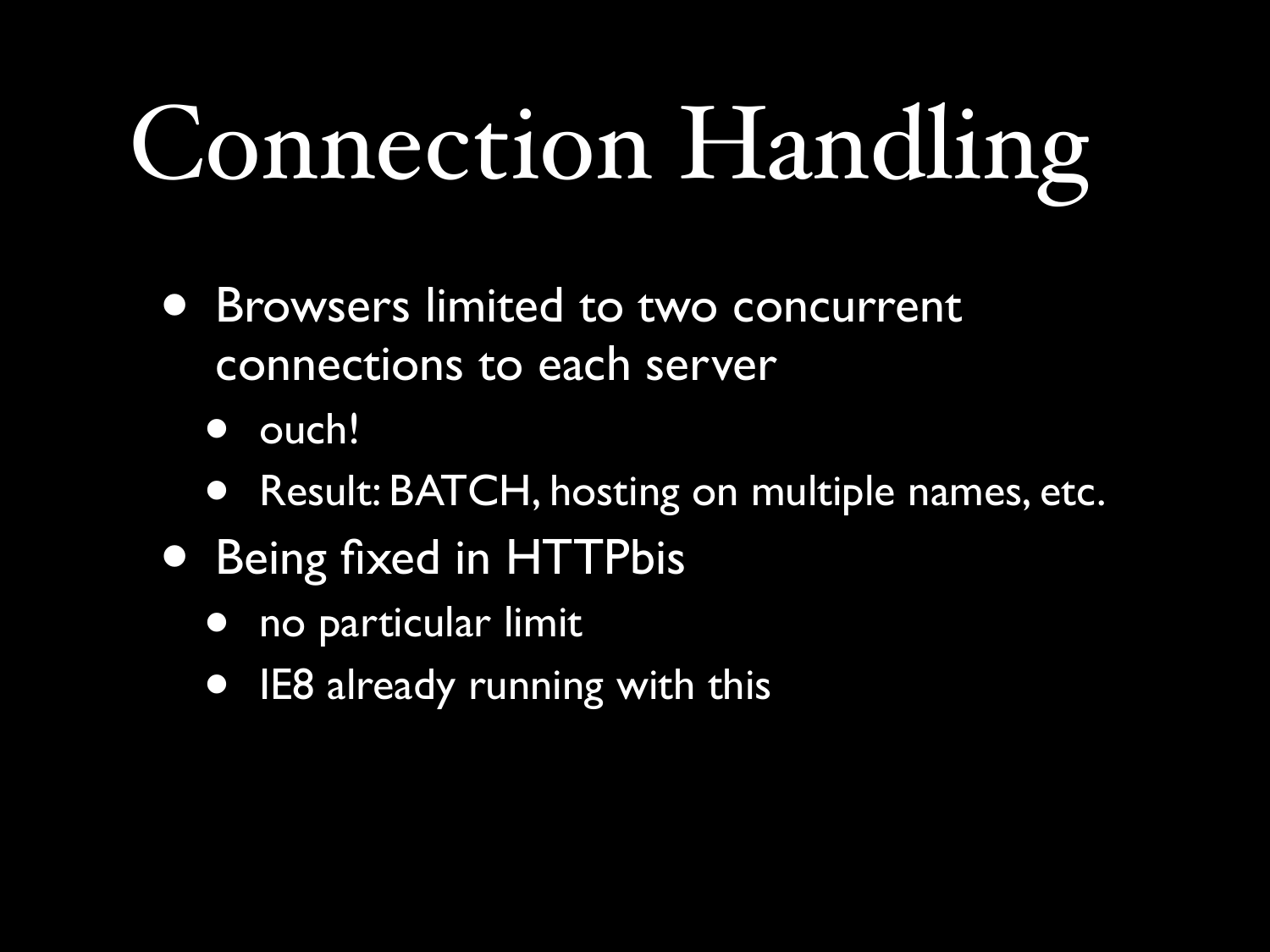# Pipelining

#### • Clients

- Only Opera does by default (lots of heuristics)
- The brave can turn it on in Mozilla
- A few libraries allow (e.g., Serf)
- Most intermediaries will be OK with it, but won't forward
- Many servers handle it just fine; a few don't
- Risks: interleaved or out-of-order responses
- Predominant use today: SVN (thanks to Serf)
- Result: "waterfall" of requests; CSS spriting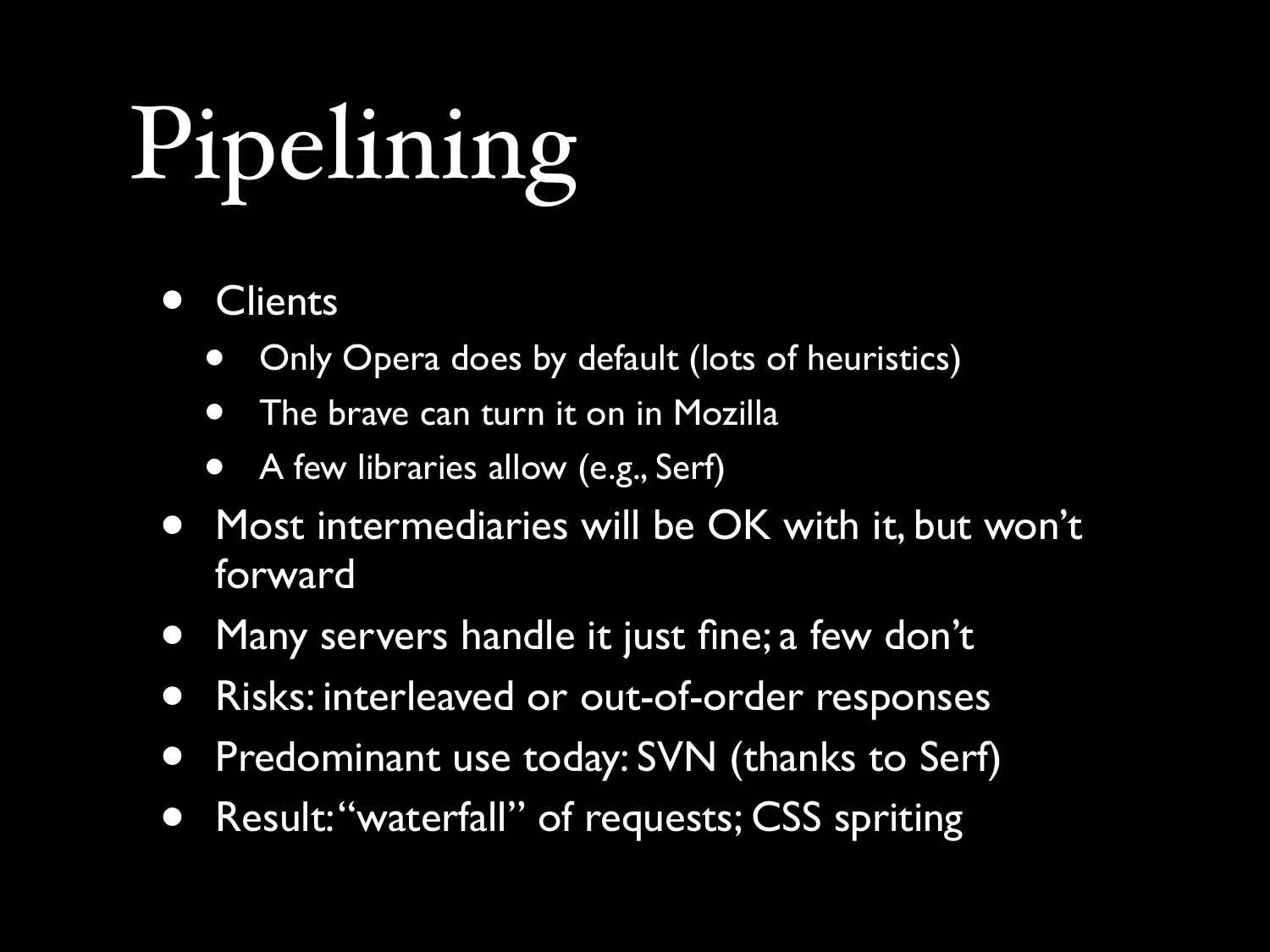### Cookies

- There is no cookie specification.
	- Netscape isn't complete
	- RFC2109 doesn't reflect current practice
	- Opera only major implementation of RFC2965
- Parsing raw dates is painful
	- **Set-Cookie: a=1; Expires=Thu, 24 July 2008 00:00:00**
	- **requires special case handling**
- Result: libraries required.
- New IETF Working Group contemplated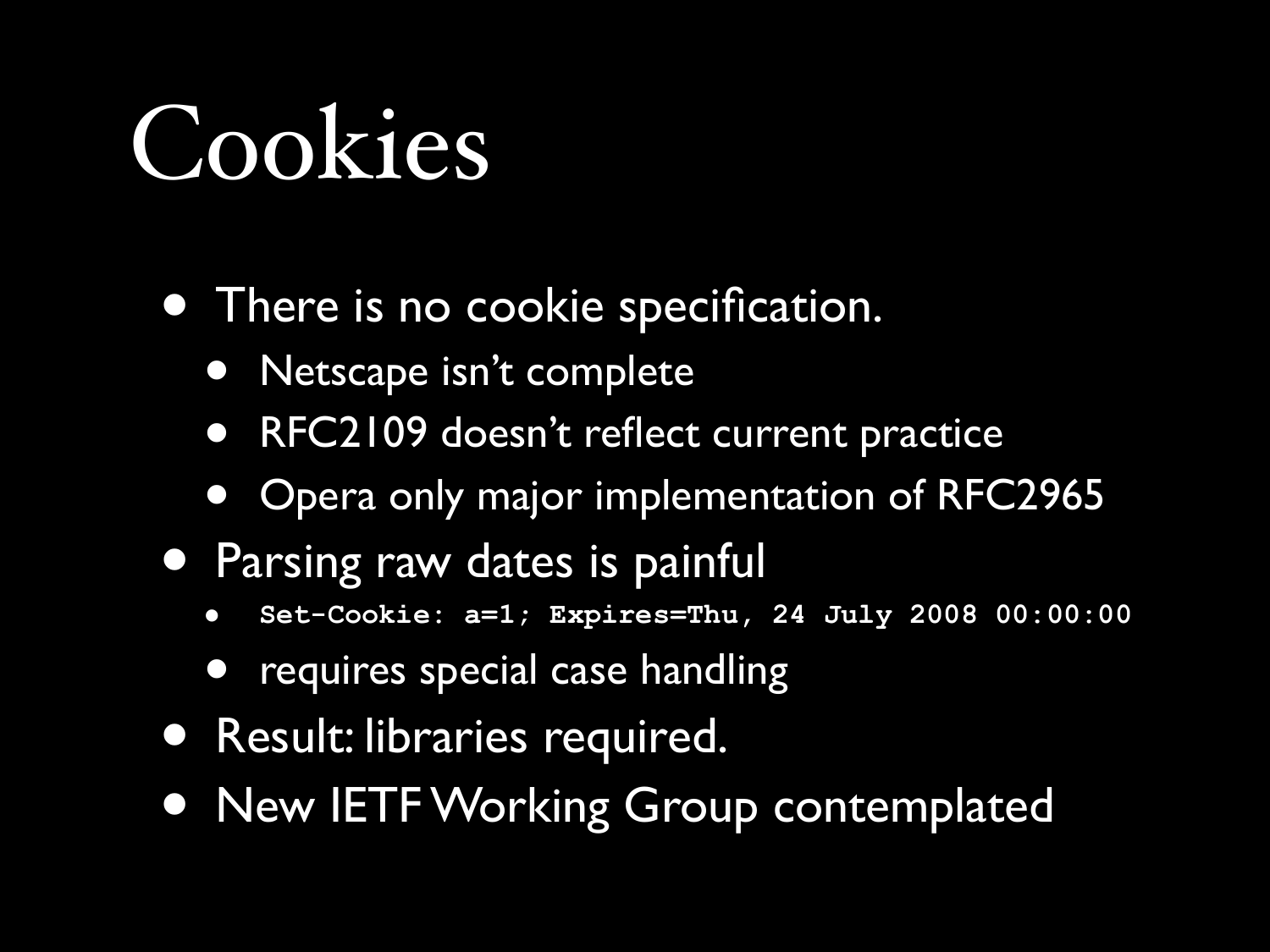## New Stuff (a.k.a. fixing the suck)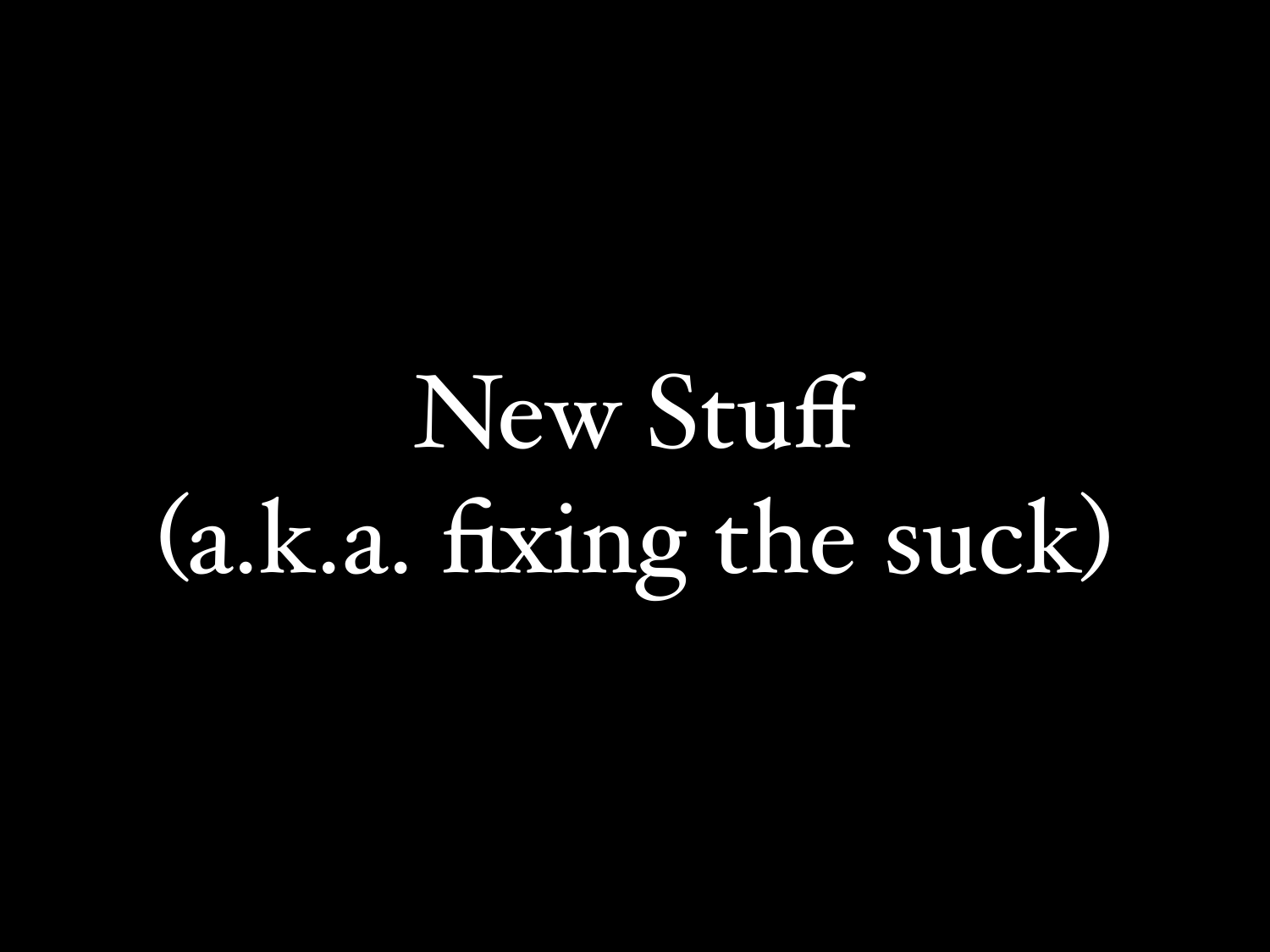#### Authentication

- Basic is interoperable, but not secure
- Digest is more secure, but not terribly interoperable
- Many newer requirements not addressed
	- Phishing
	- Delegated auth
- OAuth IETF Working Group
- "two-legged"
	- Other efforts still coalescing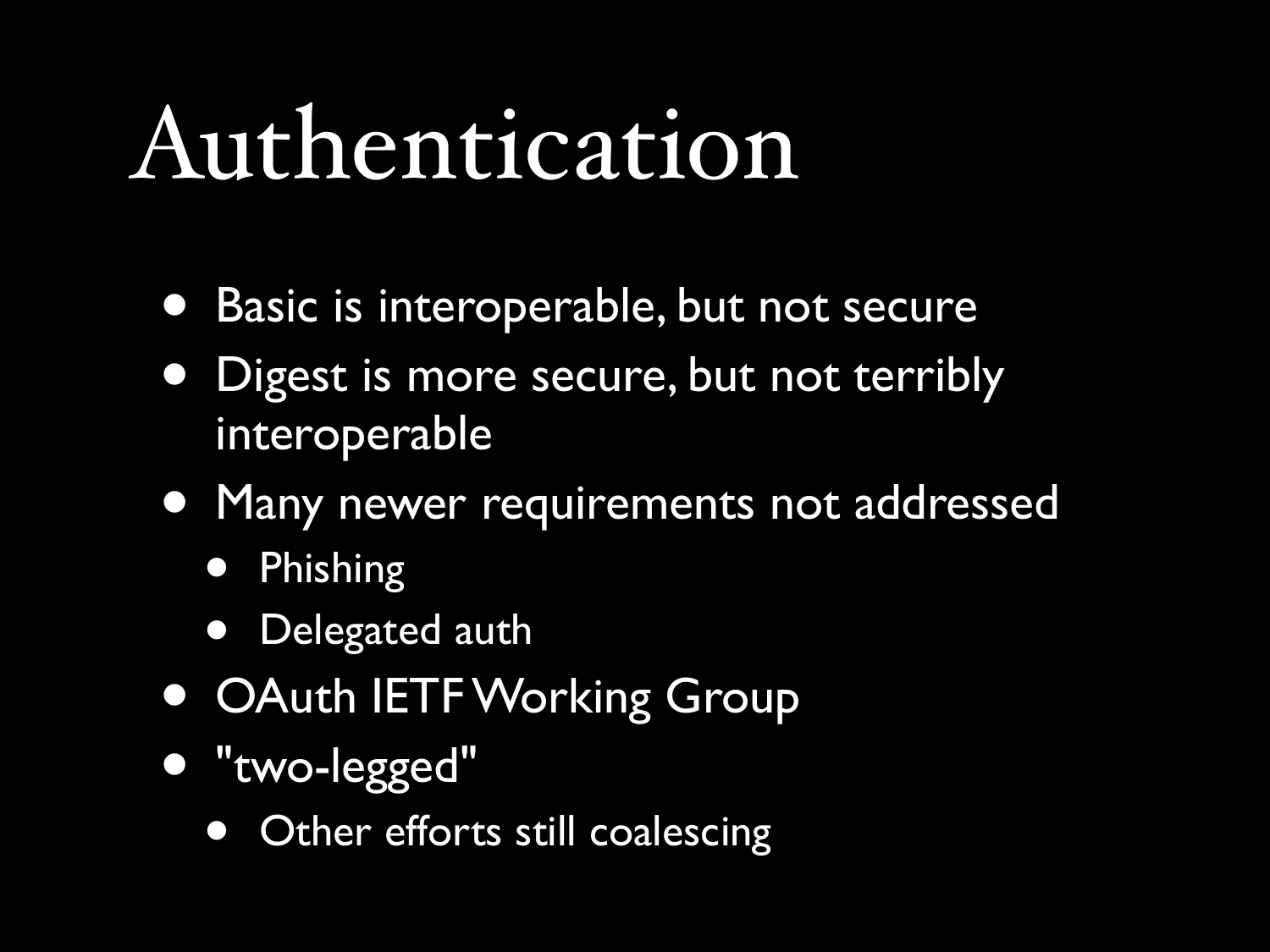# Security Model

- **Origin Header**
- Strict Transport Security (STS)
- Content Security Policy (CSP)
- Cross-Origin Resource Sharing (CORS)
- Server auth without SSL?
- W3C may be starting a WG.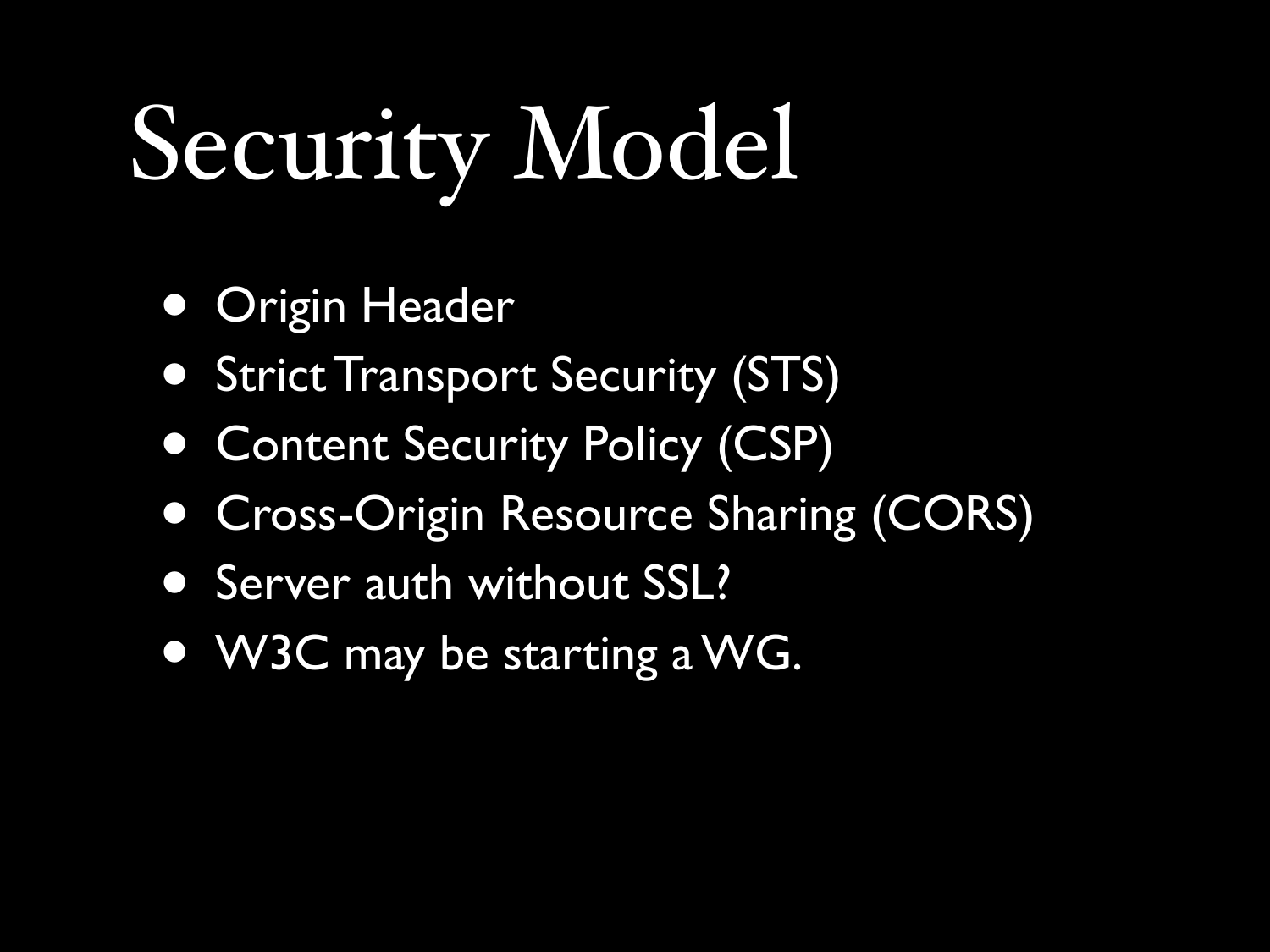### PATCH

- "Restful" APIs are starting to abuse PUT
	- "update that with this..."
- PATCH allows you to apply a diff to a resource
- Currently in IETF Last Call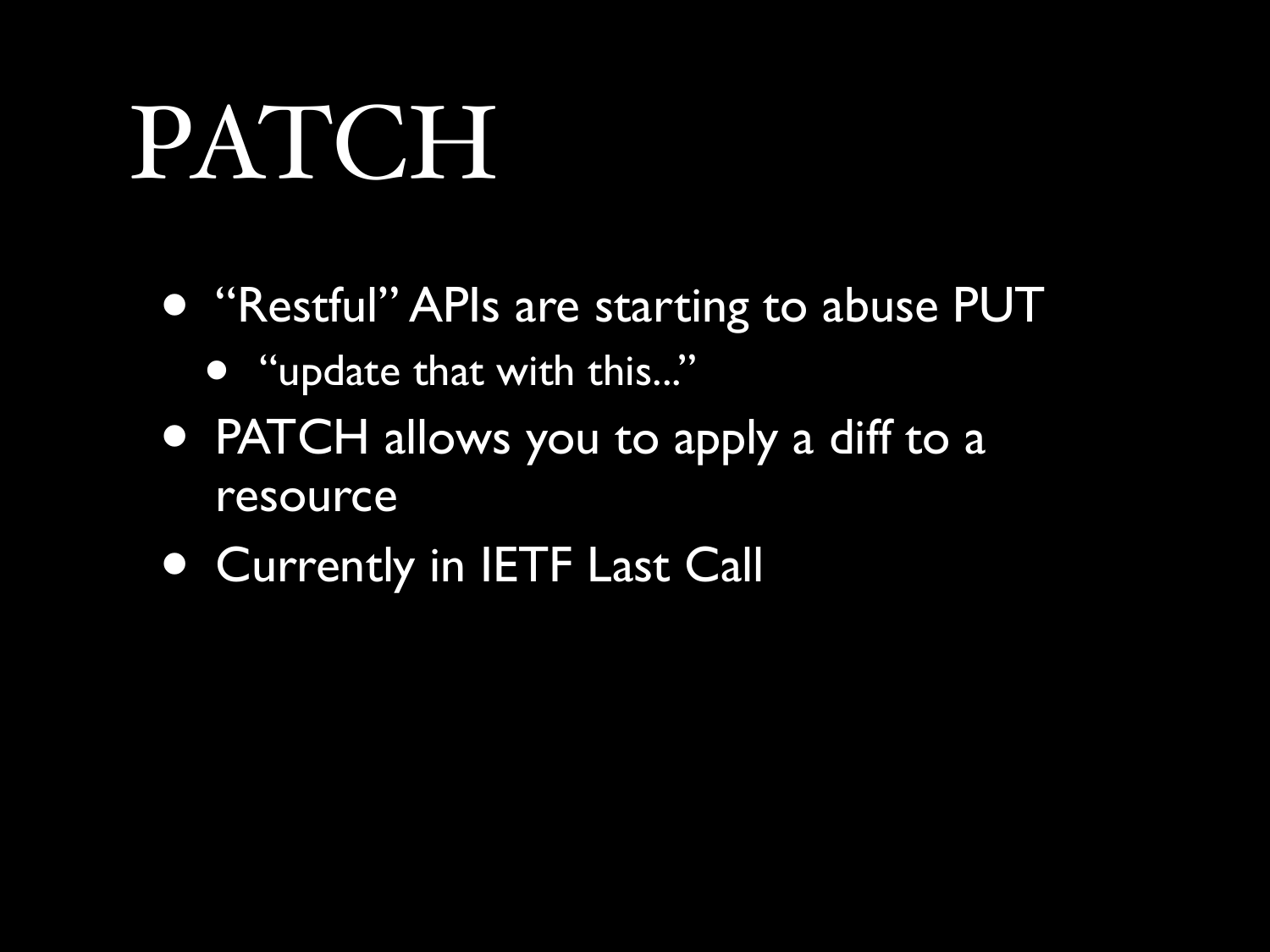### Prefer Header

- Lets a client state what it wants;
	- Full content in response body
	- Status message in response body
	- No response body
- E.g., POST /order-handler
- Currently a (quiet) Internet-Draft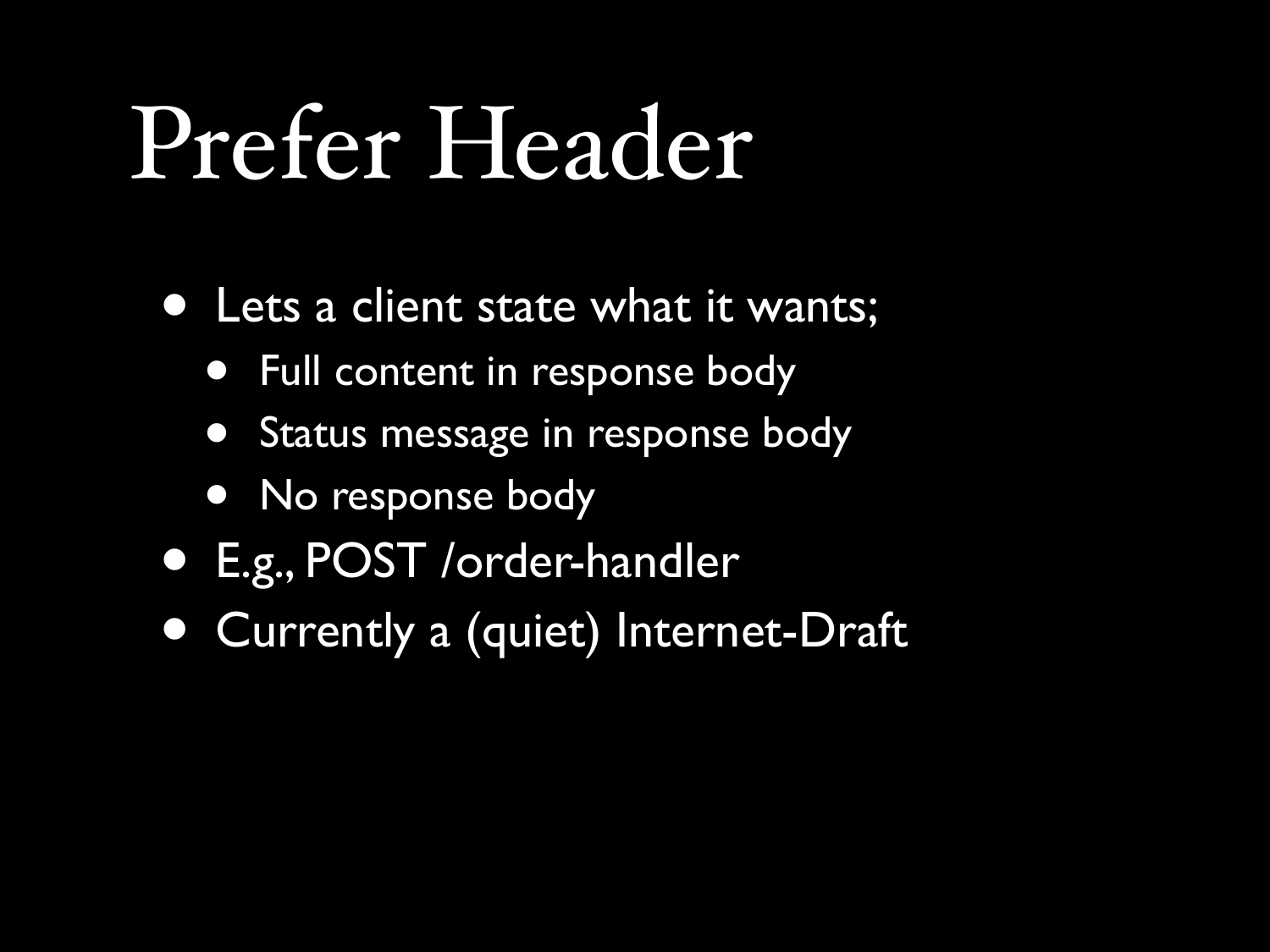### Link Header

- Under-developed part of the Web arch: typed links
- Advertise/discover links in HTTP headers
	- "this invalidates <foo>"
	- "the previous one is <bar>"
	- "edit this over at <baz>"
- In RFC2068, taken out of RFC2616
- In IETF Last Call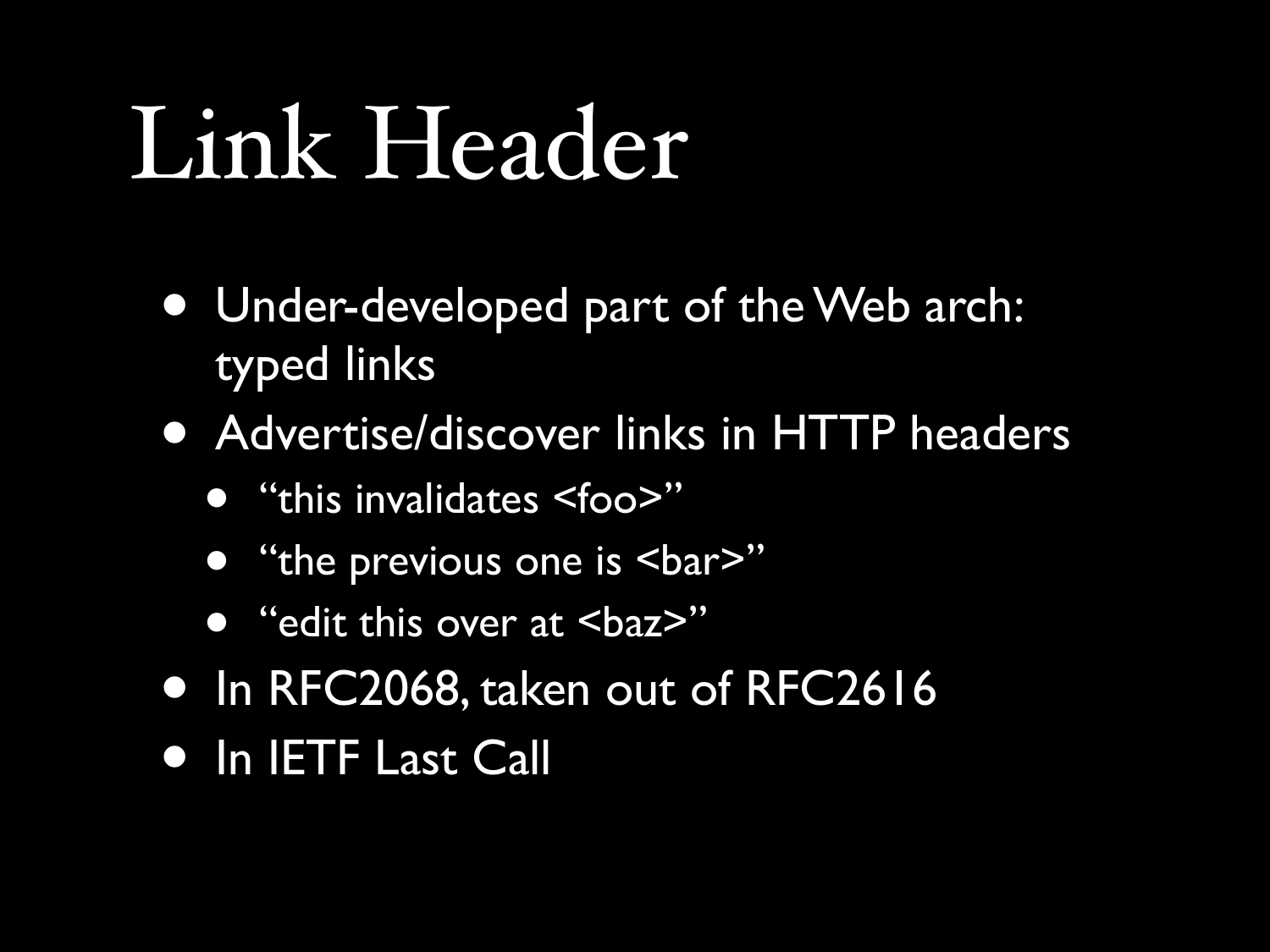#### HyBi: Bidirectional HTTP

- "Short-Term" Solution: Comet
	- Long polling optimisations
	- **Connection use hints**
	- Intermediary coordination
- "Long term": WebSockets
	- New, very low-level protocol
	- Already in browsers
	- Likely to be an IETF WG very soon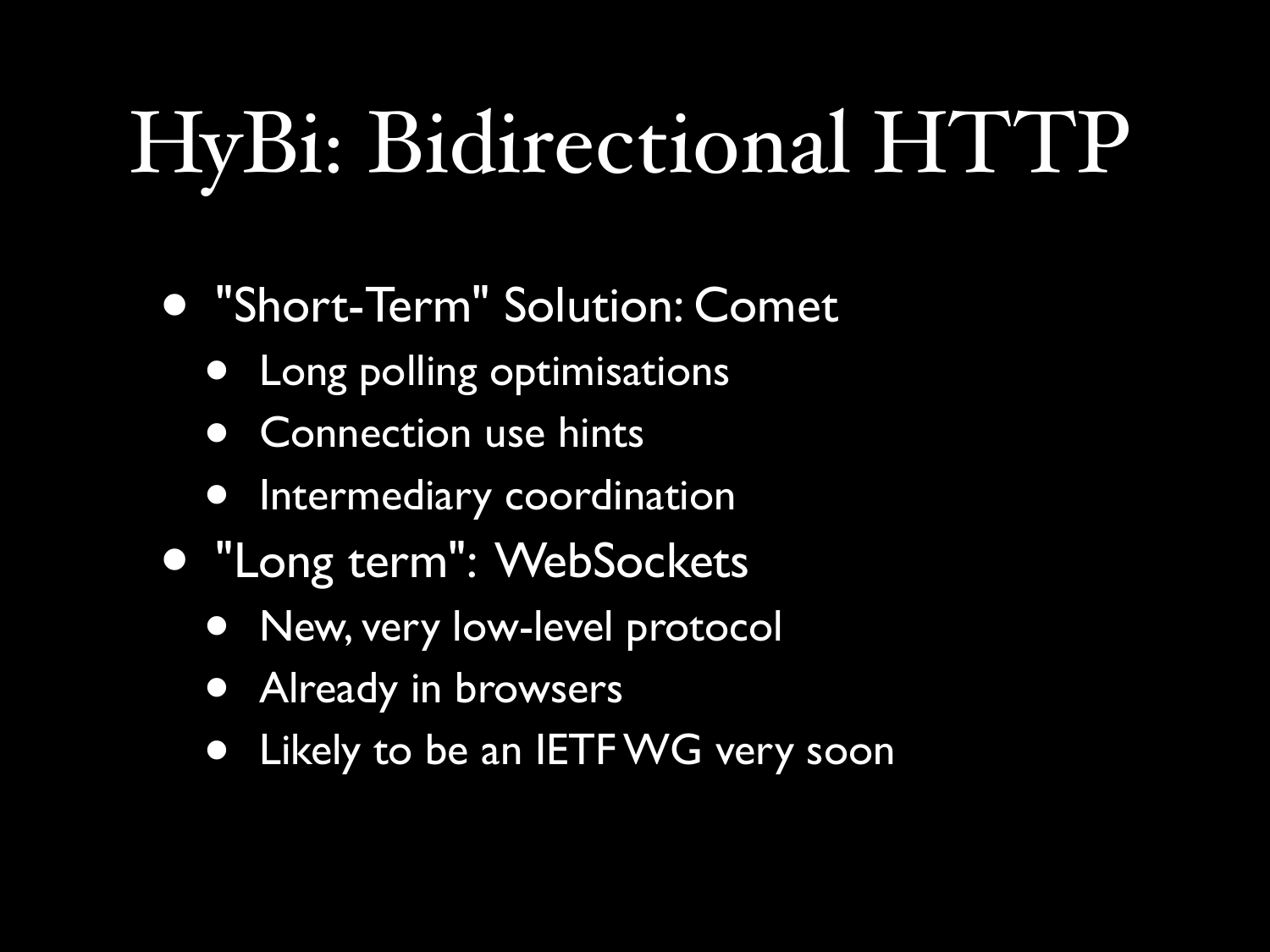# Better Transport

- head-of-line blocking STILL an issue
	- Pipelining isn't well-supported, and doesn't completely solve the problem
- HTTP doesn't guarantee integrity
	- except with Content-MD5 (which no one does)
- HTTP over TCP sucks
	- on lossy links
	- on high latency links
	- on low bandwidth links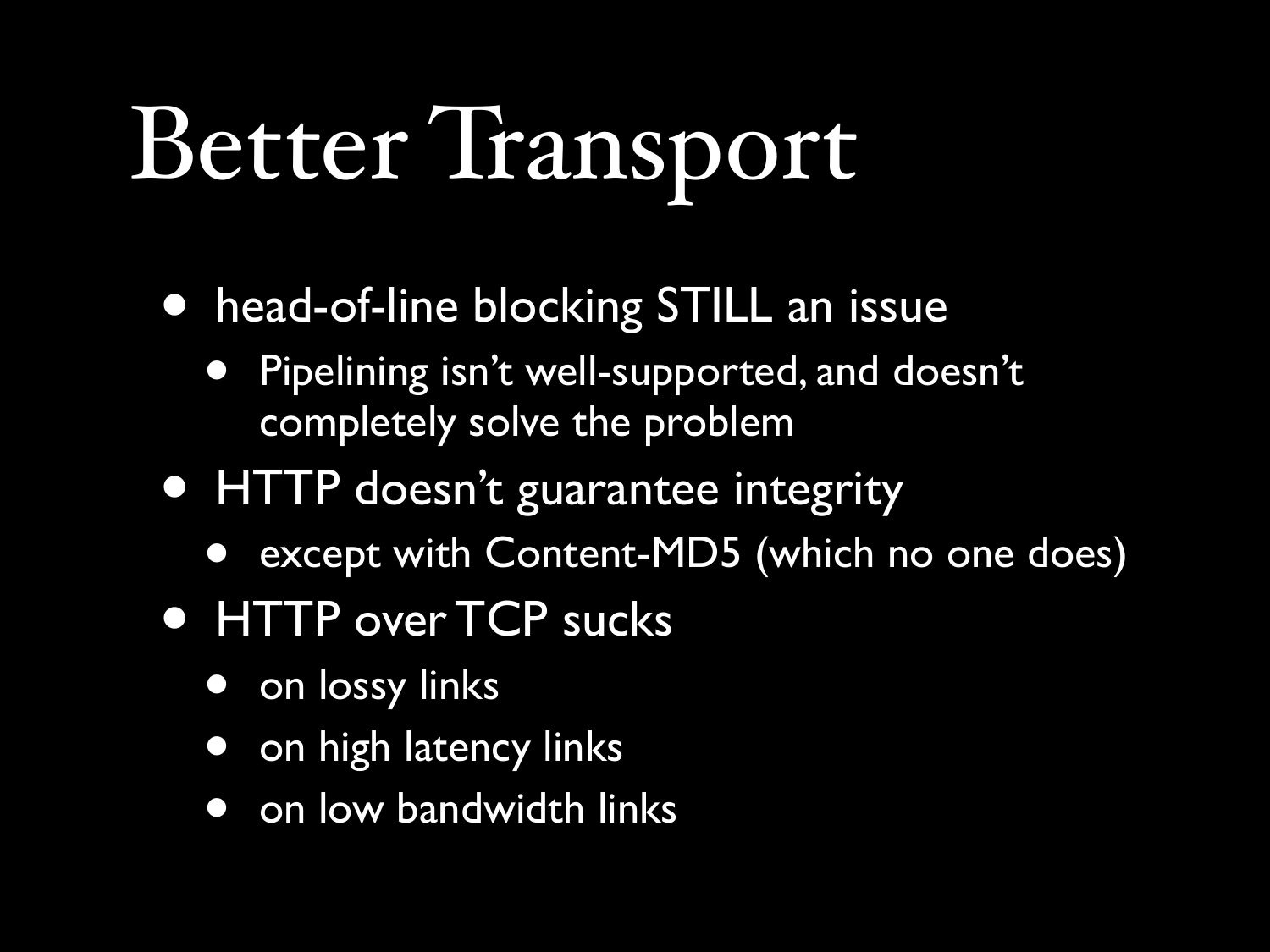### HTTP/2.0?

- Re-framing HTTP semantics onto better transport
- HTTP-over-SCTP (uDel, Cisco)
	- Better over long-distance / lossy nets
- WAKA (Roy Fielding)
	- Still probably TCP
	- Allow new message patterns, more efficient implementation and network use